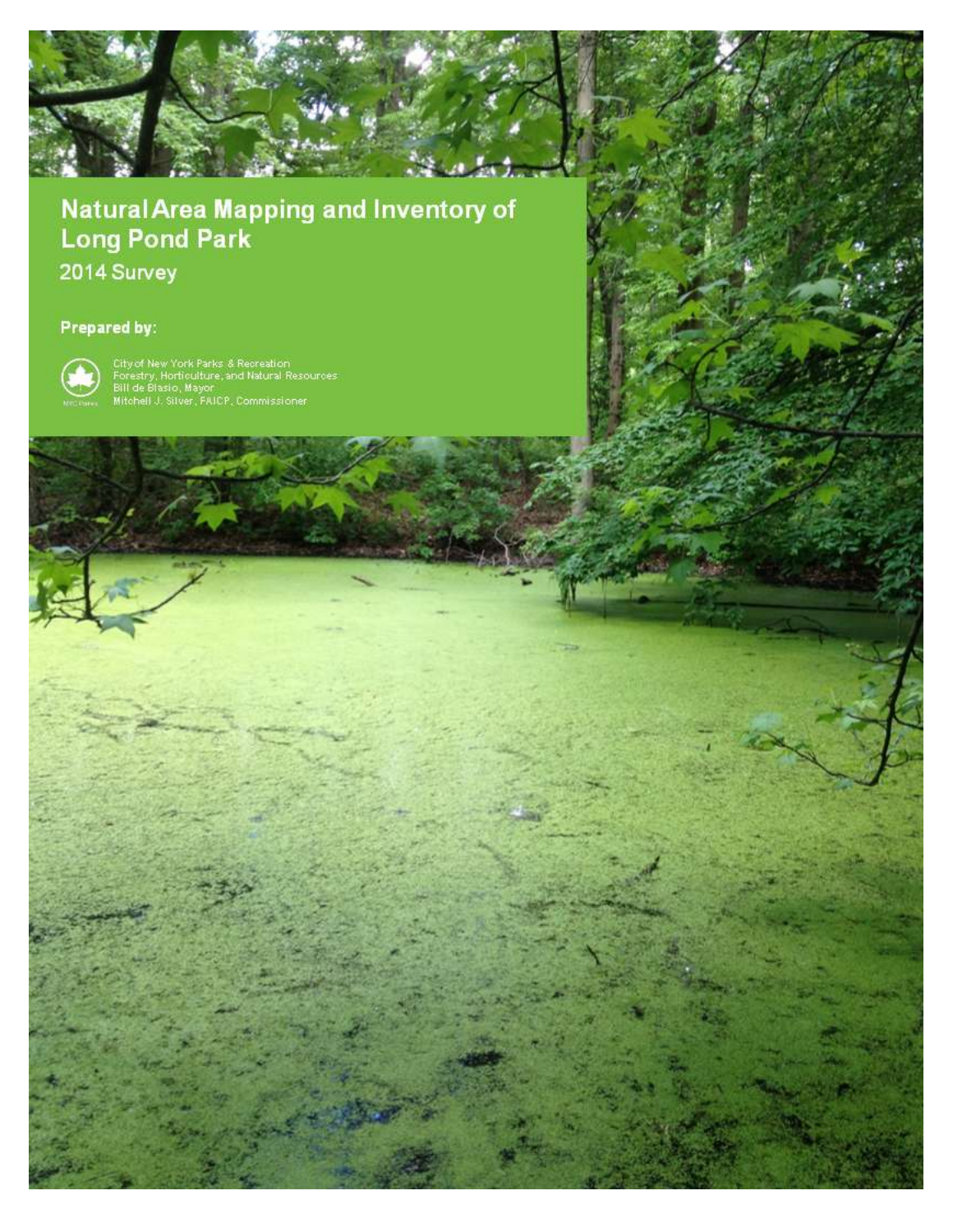## **Long Pond Park Natural Area Mapping & Inventory Surveyed 2014**

### **116 acres**

## **Introduction**

City of New York Parks & Recreation (DPR) manages one of the most extensive and varied park systems of any city in the world. These 29,000 acres of city park property occupy about 15 percent of New York City's total area. In addition to flagship parks such as Central Park and Prospect Park, the city's parklands include over 11,000 acres of natural areas.

Until the 1980's, the Parks Department was primarily concerned with developed landscapes and recreation facilities rather than natural areas. In the absence of a comprehensive management policy, these areas succumbed to invasive species, pollution and erosion.

In 1984, Parks established the Natural Resources Group (NRG) with a mandate to acquire, restore and manage natural areas in New York City. The wetlands, forests, meadows, and shorelines under NRG's jurisdiction provide valuable habitat for hundreds of species, from rare wildflowers to endangered birds of prey. To facilitate the protection, management and restoration of natural areas, NRG began an inventory of parkland using entitation, a process of identifying and describing ecologically distinct plant communities (or entities).

## **Entitation**

Originally designed for European landscapes, the system was revised by NRG in 1985 for use in urban parkland. This method of inventory was chosen because it is well suited to the patchy environments often found in urban areas. The focus of this type of survey is to break down a landscape into discrete, manageable units based primarily on dominant vegetation; each unit is described as an "entitation unit". Entitation units are defined using a weighted list of criteria.

The following distinctions qualify entitation units:

- Vegetation cover type (e.g. closed forest, vineland, scrub)
- Dominant canopy vegetation (e.g. Norway maple, hickory, oak)
- Understory vegetation type (e.g. herbs, vines, shrubs)

Additional factors, such as topography, current use, environmental disturbance and soil condition (e.g. wet, moist, and dry) are also taken into account. Using aerial photographs and field reconnaissance, a landscape can be delineated and mapped into distinct ecological entities. These maps and descriptions will serve as baseline ecological data to plan and conduct natural areas management.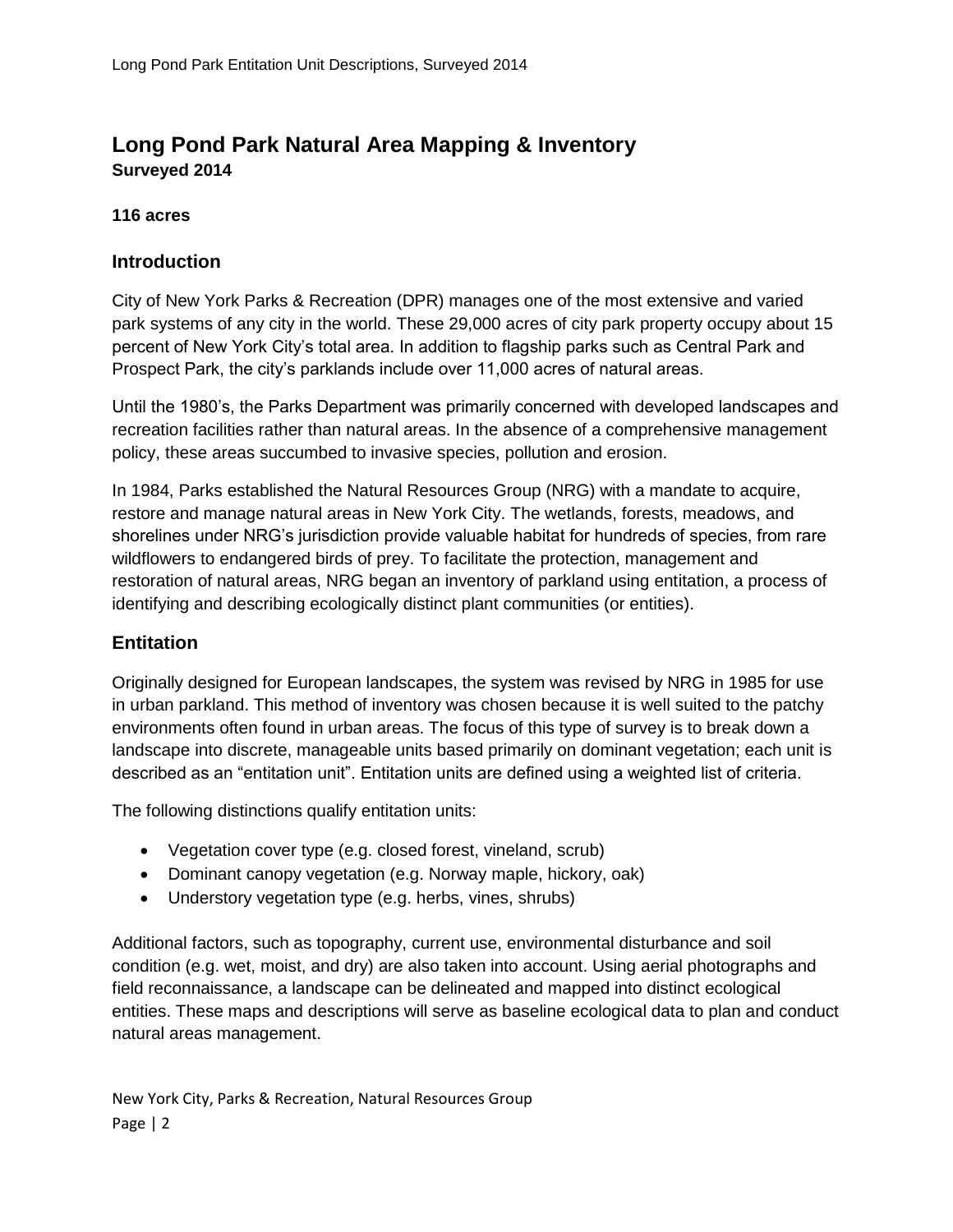## **Data Collection**

To prepare for fieldwork, mapping technicians examine aerial photographs, delineate areas of similar cover and create a strategy for on the ground surveys. In the field, boundaries are identified as described based on ground cover and vegetation types. For each unit, staff records the data listed above, current uses, environmental disturbances, historical indicators, community stability, and a narrative description of the area including management concerns and notable other species present.

Once collected, all of this data is then entered into a central entitation database. The field maps are then digitized in ArcGIS with the boundaries of each unit recreated and linked to the entitation database. Once the digital map and database are linked maps can be created and information can be queried quickly. The final step is to convert the unit map and descriptions into a final report format.

For this updated inventory of Long Pond Park, mapping technicians also reviewed and carried a copy of the original entitation in the field. New entities were drawn to describe areas no longer sufficiently categorized by the original entitation, and where a unit was clearly still present, but had shifted in shape or size, the boundaries were redrawn to reflect conditions on the ground.

## **Long Pond Park Overview**

In addition to the goals mentioned in the introduction above, NRG serves as a clearinghouse for technical research to aid in the protection and restoration of the city's natural resources. The original inventory of Long Pond was conducted in 1990, prior to acquiring the property, and used to locate valuable and threatened areas of the park as part of NRG's commitment to improving publicly-owned natural areas.

The park's namesake pond sits high above sea level in the center of the park. Because of its elevation, Long Pond does not receive polluting runoff, and has remained relatively pristine. In addition, several other ponds dot the park's landscape. These fill "kettles," small depressions that formed when the Wisconsin Ice Sheet advanced over much of Staten Island 15,000 years ago. The high level of purity in these ponds makes them vital habitat supporting many species of animals.

Long Pond and other bodies of water in the park have been incorporated into the Bluebelt water drainage system by the New York City Department of Environmental Protection (NYC DEP). Encompassing several parcels of state-protected wetlands on the island's south shore, the Bluebelt system was specifically designed to provide storm water drainage for neighboring communities. Mature beech, oak and hickory woodlands provide much of the foliage in the park, with many of the trees over sixty years old. They help to support an understory layer of spicebush (*Lindera benzoin*), blueberry (*Vaccinium spp.*) and many herbaceous plants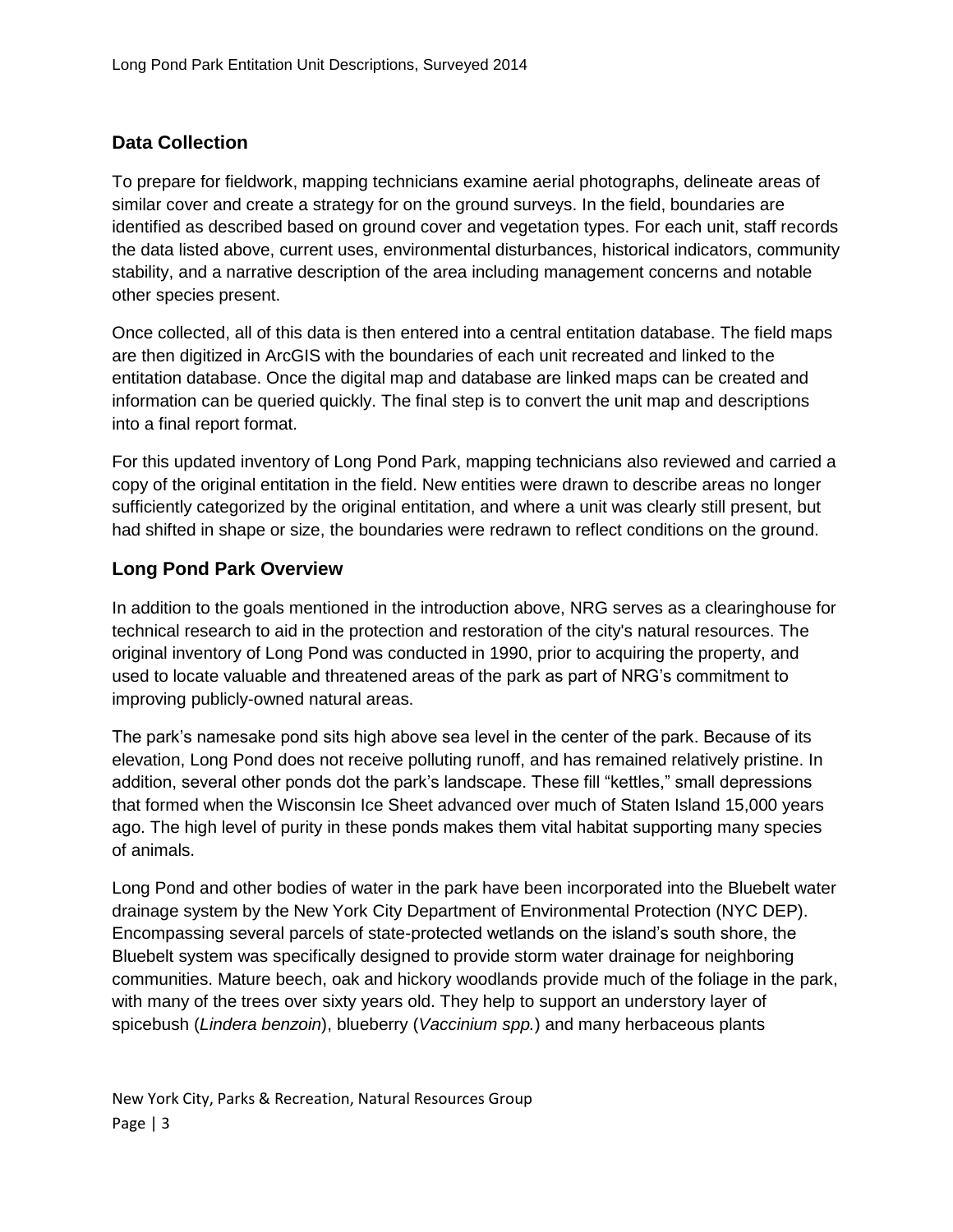In addition, this park and adjacent publicly-owned forest areas comprise excellent breeding habitat for forest interior birds. The Atlantic flyway, one of the four main bird migration routes in America, crosses the Preserve. Millions of birds (as well as bats, butterflies and dragonflies) travel the flyway each fall and spring. One of these species is the monarch butterfly, which passes through Long Pond Preserve on its migration from Canada to forests near Mexico City in the fall. The butterflies use natural areas along the flyway, such as Long Pond Preserve, to find food and shelter. Because the area surrounding Long Pond Park is some of the least densely settled in New York City, these areas provide unique habitat for many types of organisms.

This updated inventory was collected to better understand change over time in this unique forested natural area, and to guide future management of the property.

**Technicians:** Jason Stein, Leila Mougoui Bakhtiari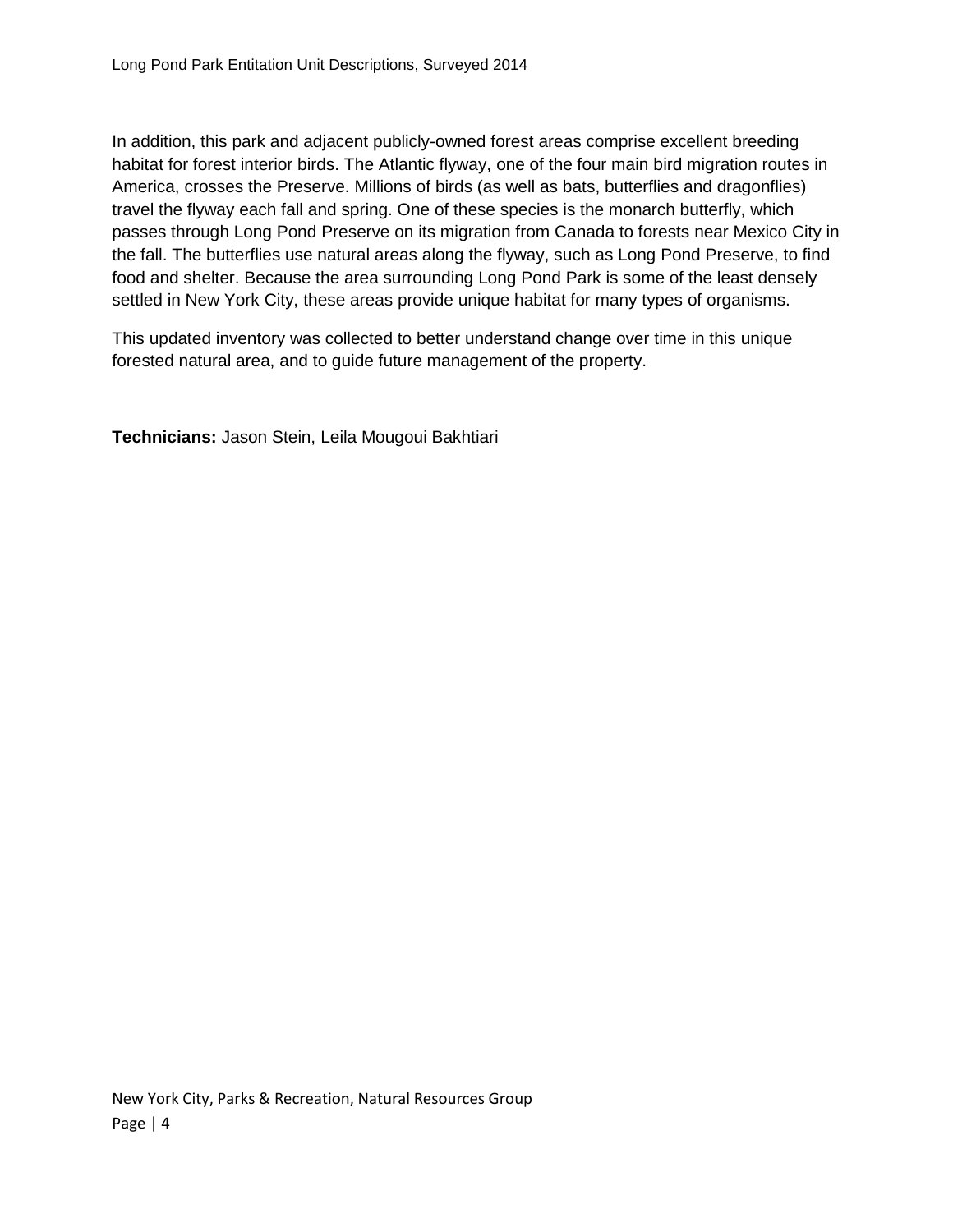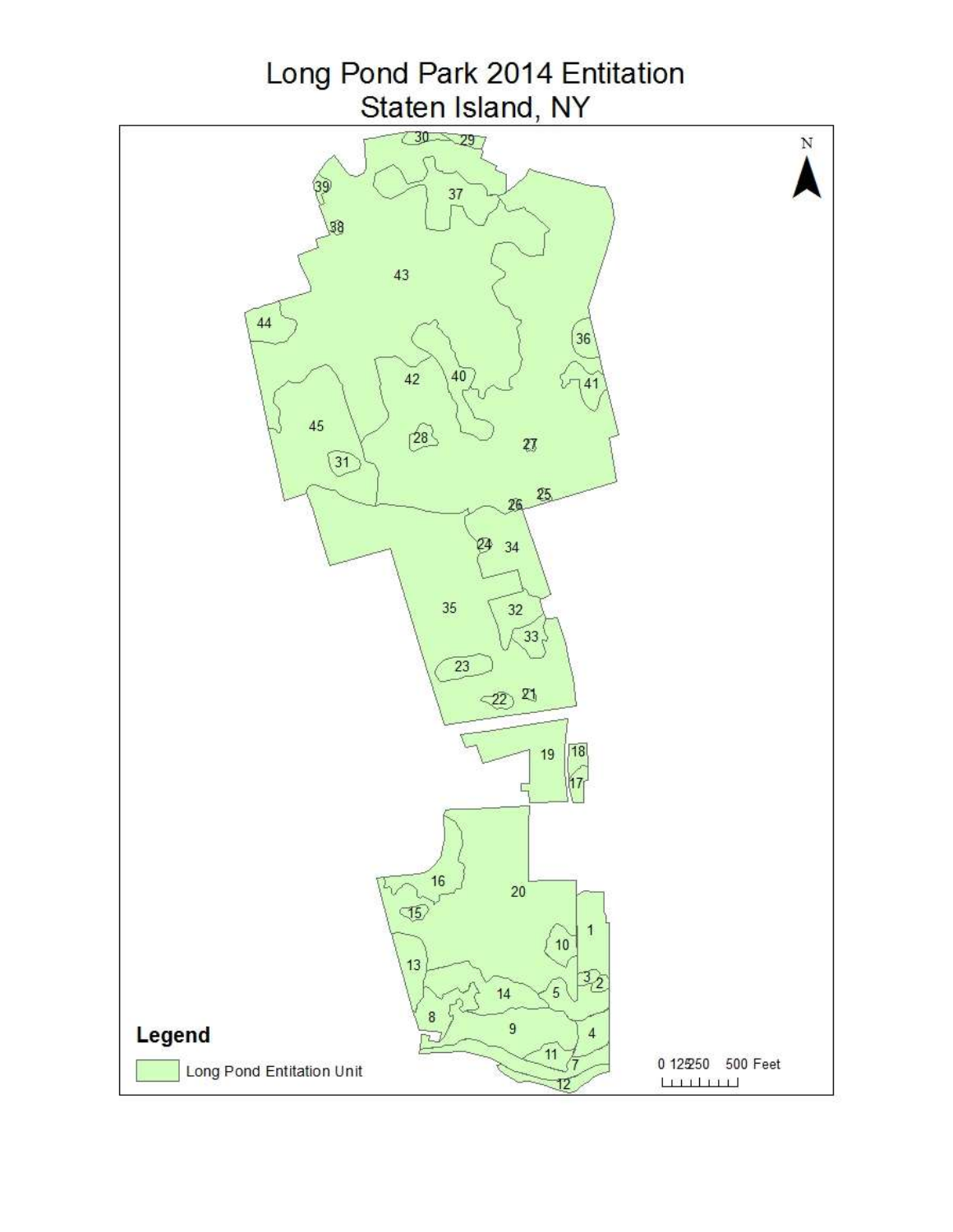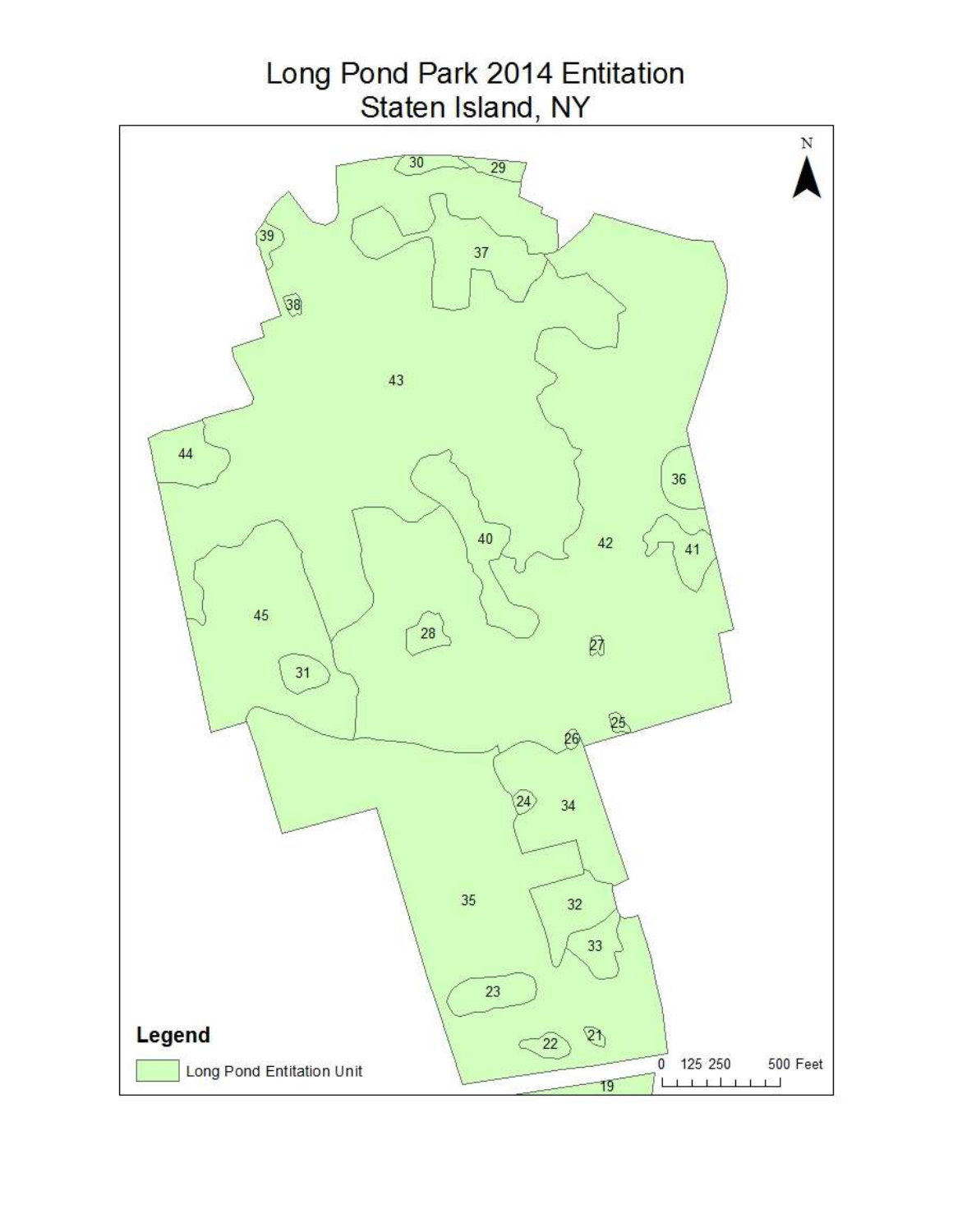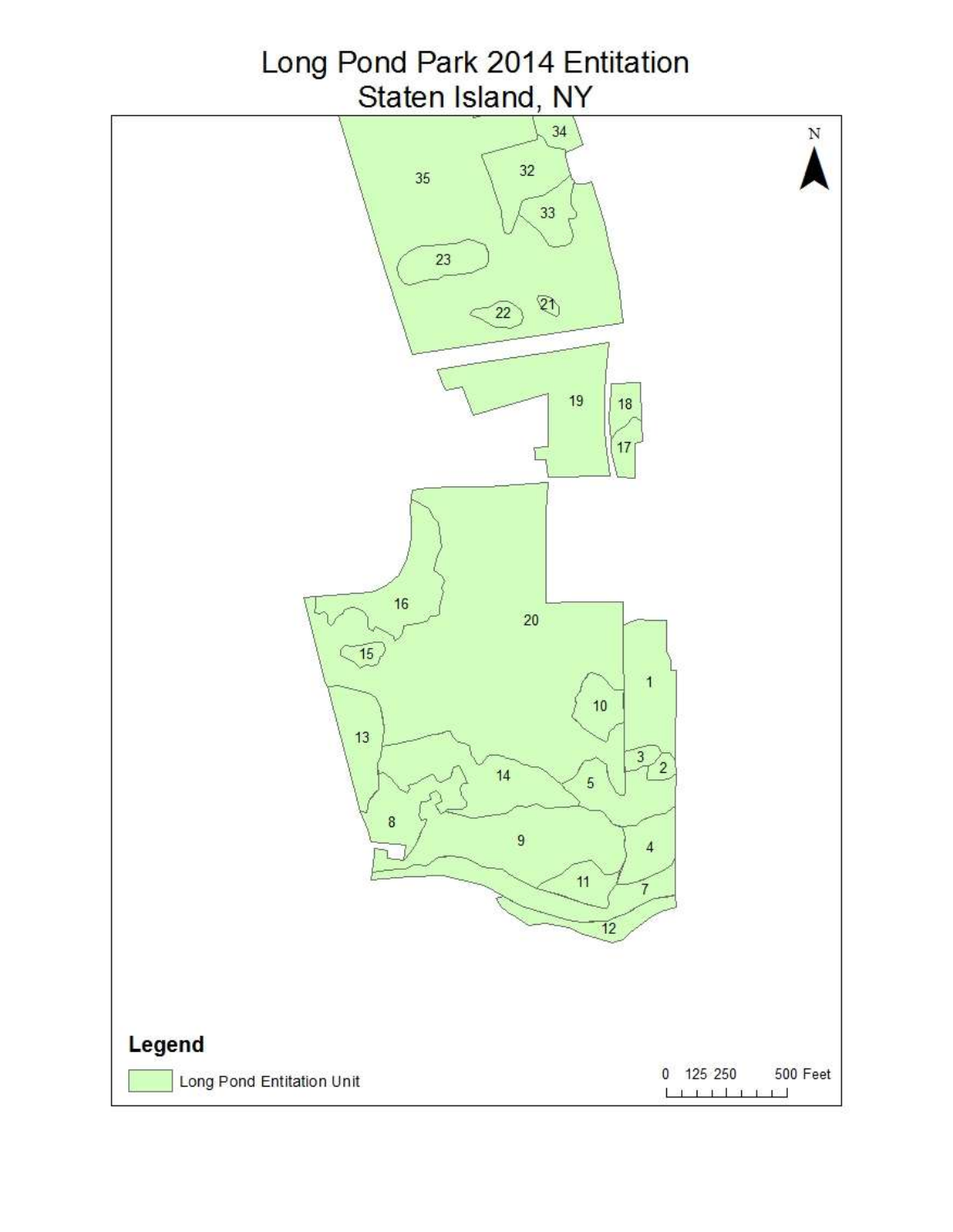| Unit: 1 |  | Date of Visit: |  | 6/6/2014 |
|---------|--|----------------|--|----------|
|---------|--|----------------|--|----------|

| Acreage: | 2.5 | <b>Management Concern: Yes</b> |
|----------|-----|--------------------------------|
|----------|-----|--------------------------------|

| Site:<br><b>Disturbances</b>                         | <b>Species</b>                                           | Height                                    | <b>Exotic</b> | <b>Historical</b> | Uses                    |
|------------------------------------------------------|----------------------------------------------------------|-------------------------------------------|---------------|-------------------|-------------------------|
| <b>Closed Forest</b><br>Deciduous<br>Lianas<br>Level | Silver maple<br>Red maple<br>Sweetgum<br>Swamp white Oak | >30'<br>$>30'$ & 5-<br>all<br>$>30'$ & 5- |               | Road              | Foot traffic<br>Vehicle |
| Moist                                                | Rose mallow                                              | $<$ 5'                                    |               |                   |                         |

Maple, Sweetgum forest crossed by shallow waterway. Open areas near and water contain swamp rose mallow and Phragmites. Understory dominated by vines with some shrubs. Species include: Japanese honeysuckle, Virginia creeper, rose, Rubus sp., catbrier, bittersweet, black cherry, sugar maple, Sassafras, Ailanthus, black walnut, Solidago sp., Joe-pye weed, false Solomon's seal, turks cap lily, Asiatic dayflower, white wood aster, jewelweed, false nettle, white turtlehead, common ragweed, boneset sensitive fern, Carex sp, Juncus sp, and gramineae, dogwood spp., Poison ivy, porcelainberry, olive spp., pokeweed mugwort, spice bush, and bush honeysuckle. This unit is a management concern because of the invasive species present in the understory.

| Unit:    |     | <b>Date of Visit: 6/6/2014</b> |  |
|----------|-----|--------------------------------|--|
| Acreage: | 0.2 | <b>Management Concern: Yes</b> |  |

| Site:<br><b>Disturbances</b>                                  | <b>Species</b>                                                                         | Height<br><b>Exotic</b>                                                            | <b>Historical</b> | <u>Uses</u>  |       |
|---------------------------------------------------------------|----------------------------------------------------------------------------------------|------------------------------------------------------------------------------------|-------------------|--------------|-------|
| <b>Closed Forest</b><br>Deciduous<br>Lianas<br>Level<br>Moist | Grey birch<br>Black tupelo<br>Red Maple<br>Silver maple<br>Multiflora rose<br>Catbrier | $<$ 5' & 5-30'<br>$<$ 5' & 5-30'<br>$<$ 5' & 5-30'<br>$<$ 5' & 5-30'<br><5'<br><5' |                   | Foot traffic | Trash |
|                                                               |                                                                                        |                                                                                    |                   |              |       |

#### **Comments:**

Seasonally wet closed forest of grey birch with Black Tupelo, red and silver maples, and sweetgum. Understory of Rose, catbrier, arrowwood and silky dogwood. Other species include: Rubus spp., Phragmites, goldenrod, poison ivy, Virginia creeper, water hemlock, Pin oak, swamp white oak, low blueberry ferns. The unit is a management concern because of the invasive species and the tires, trash and floatable debris present in the unit.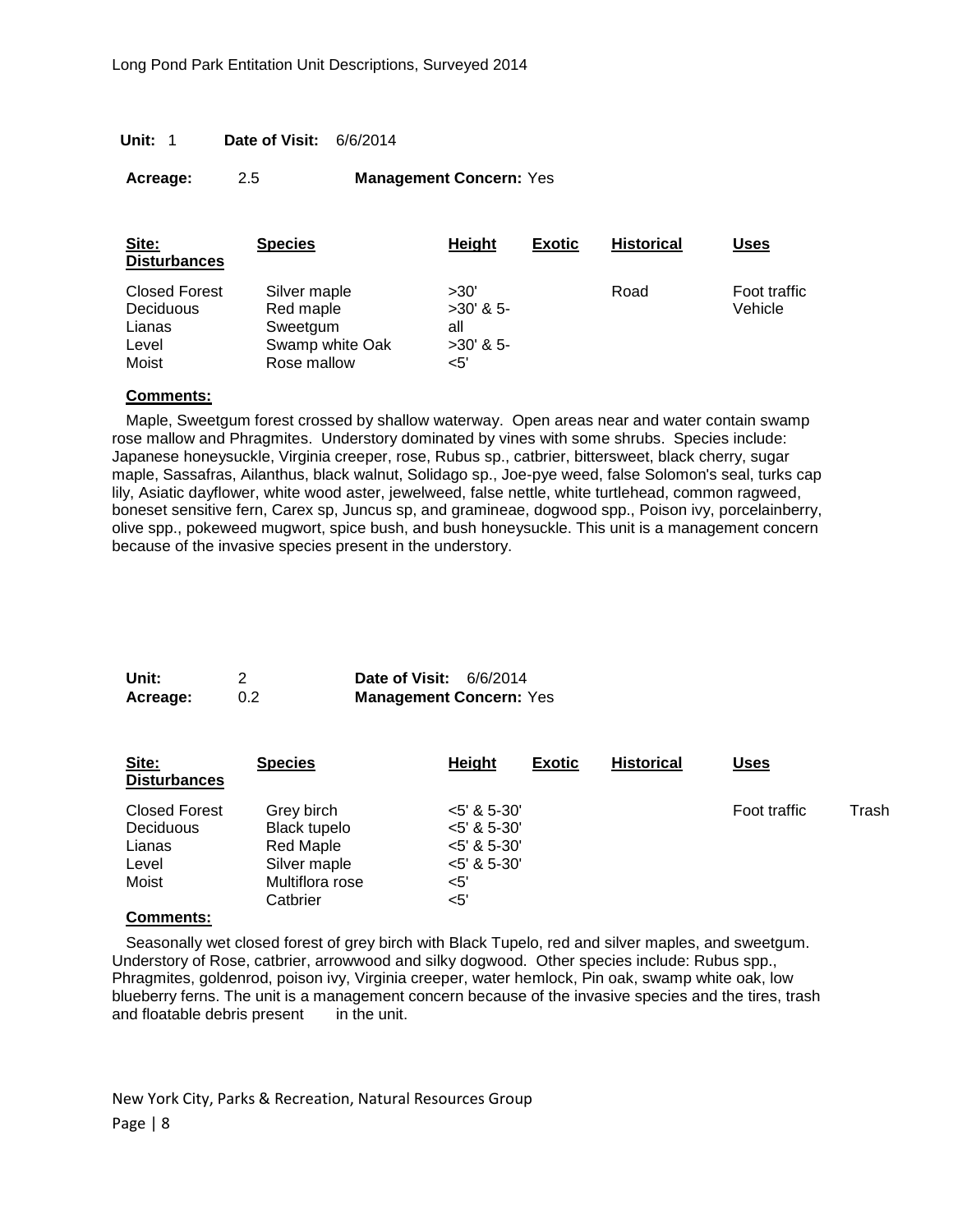Long Pond Park Entitation Unit Descriptions, Surveyed 2014

| Unit:    |     | <b>Date of Visit: 6/6/2014</b> |  |
|----------|-----|--------------------------------|--|
| Acreage: | 0.2 | <b>Management Concern: Yes</b> |  |

| Site:<br><b>Disturbances</b> | <b>Species</b>  | <b>Height</b>  | <b>Exotic</b> | <b>Historical</b> | Uses |
|------------------------------|-----------------|----------------|---------------|-------------------|------|
| Scrub                        | Silky dogwood   | $<$ 5' & 5-30' |               |                   |      |
| <b>Deciduous</b>             | Arrowwood       | $<$ 5' & 5-30' |               |                   |      |
| Lianas                       | Winged sumac    | <5'            |               |                   |      |
| Level                        | Multiflora rose | <5'            | ves           |                   |      |
| Moist                        | Catbrier        | <5'            |               |                   |      |

#### **Comments:**

Open area in maple-sweetgum forest along the main path. Silky dogwood, arrowwood, winged sumac, catbrier and rose dominate. Some young trees: Sassafras, black cherry, sweetgum, Eastern cottonwood and Ailanthus are present. Phragmites occupy the center of the unit. Other sp: common milkweed, gramineae spp., sweet white clover, purpletop grass, Japanese honeysuckle, poison ivy, bittersweet, and blackhaw. This unit is a management concern because of the invasive species in the understory and the floatable trash present.

| Unit:    |     | <b>Date of Visit: 6/6/2014</b> |  |
|----------|-----|--------------------------------|--|
| Acreage: | 1.2 | <b>Management Concern: Yes</b> |  |

| Site:<br><b>Disturbances</b>                         | <b>Species</b> | <b>Height</b>  | <b>Exotic</b> | <b>Historical</b> | <b>Uses</b> |
|------------------------------------------------------|----------------|----------------|---------------|-------------------|-------------|
| Herbaceous<br>Deciduous<br>Geophytes<br>Level<br>Wet | Phragmites     | $<$ 5' & 5-30' |               |                   |             |

#### **Comments:**

Tidal channel reed marsh with scattered trees including winged sumac. Shrubs include bayberry, silky dogwood, marsh elder, and rose. Other spp.: Rubus spp., blackberry, switchgrass, gray birch, elderberry, sweetgum, purple loosestrife, deer tongue grass, wild bean, soft rush, water plantain, bittersweet, Virginia

creeper, poison ivy, red maple, Chinese elm, magnolia sp., Joe-pye-weed, pussy willow, bindweed, barberry, yarrow, sweet white clover, goldenrod, Alnus spp., boneset, mugwort, Queen's Anne lace, Japanese honeysuckle, vetch spp., Switchgrass, Little bluestem, peppermint, and downy wood mint.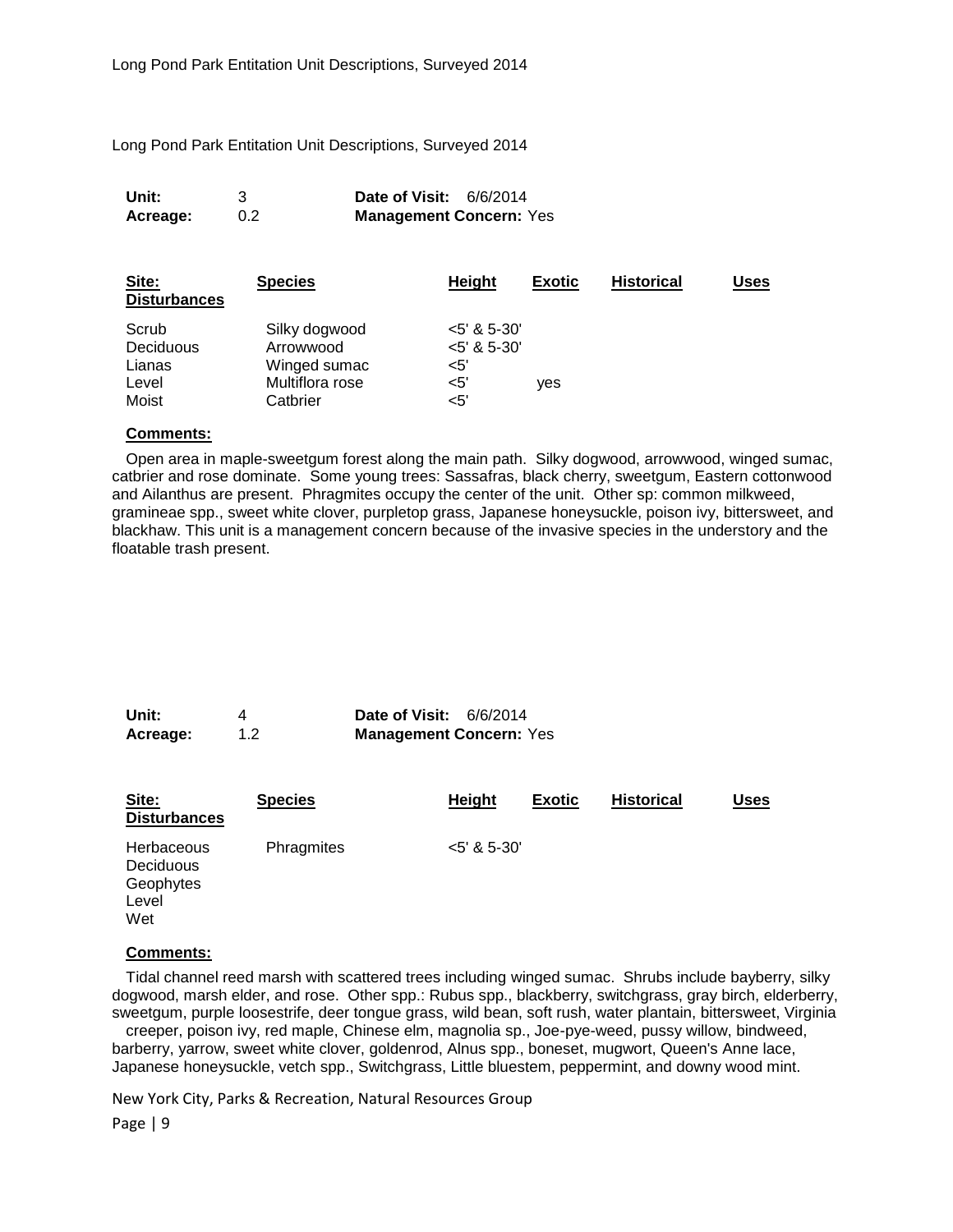| 5<br>Unit:<br>Date of Visit:<br>6/6/2014<br><b>Management Concern: No</b><br>1.7<br>Acreage: |                                   |  |                                      |               |                   |              |         |
|----------------------------------------------------------------------------------------------|-----------------------------------|--|--------------------------------------|---------------|-------------------|--------------|---------|
| Site:<br><b>Disturbances</b>                                                                 | <b>Species</b>                    |  | <b>Height</b>                        | <b>Exotic</b> | <b>Historical</b> | <u>Uses</u>  |         |
| <b>Closed Forest</b><br><b>Deciduous</b><br>Chamaephytes<br>Level<br>Moist                   | Sweetgum<br>Burr oak<br>Arrowwood |  | all<br>$>30'$ & 5-<br>$<$ 5' & 5-30' |               | Road              | Foot traffic | Dumping |

A forest of mostly sweetgum with an understory of arrowwood where the canopy is open. The unit represents a wooded swamp, indicated by soils rich in peat. Some pin oaks, red maple, silver maple and Sassafras. Some trees covered by Virginia creeper and poison ivy. Unit borders DEC property and a Phragmites swamp. Other spp.: catbrier, Joe-pye weed, daisy fleabane, silky dogwood, Japanese honeysuckle, goldenrod, rose, swamp rose mallow, Rubus spp., black tupelo, mugwort, oxeye daisy, aster, common ragweed, gray birch, big-toothed aspen, winged sumac, sensitive fern, elderberry, curly dock, Queen Anne's lace, orchard grass, hawthorn, white oak, and common milkweed.

| Unit:    |     | <b>Date of Visit: 6/6/2014</b> |
|----------|-----|--------------------------------|
| Acreage: | 2.4 | <b>Management Concern: Yes</b> |

| Site:<br><b>Disturbances</b>    | <b>Species</b> | Height | <b>Exotic</b> | <b>Historical</b> | <u>Uses</u>  |                         |
|---------------------------------|----------------|--------|---------------|-------------------|--------------|-------------------------|
| <b>Herbaceous</b>               | Beach grass    | <5'    |               | Culvert           | Foot traffic | <b>Flotsam</b><br>Trash |
| Geophytes<br>Slope<br>Dry/Moist |                |        |               |                   |              |                         |

#### **Comments:**

Sand and gravel beach with beachgrass, seaside goldenrod, spurge spp., beach dock, and lots of driftwood & flotsam. Other spp.: lamb's quarters, spearscale, wild bean, little bluestem, curly dock, Japanese hops, Sunflower spp., common ragweed, dogbane, bindweed, and lots of sponges. Management concern because of the trash and marine floatables present in the unit.

| Unit:    | <b>Date of Visit: 8/8/2014</b> |
|----------|--------------------------------|
| Acreage: | <b>Management Concern: Yes</b> |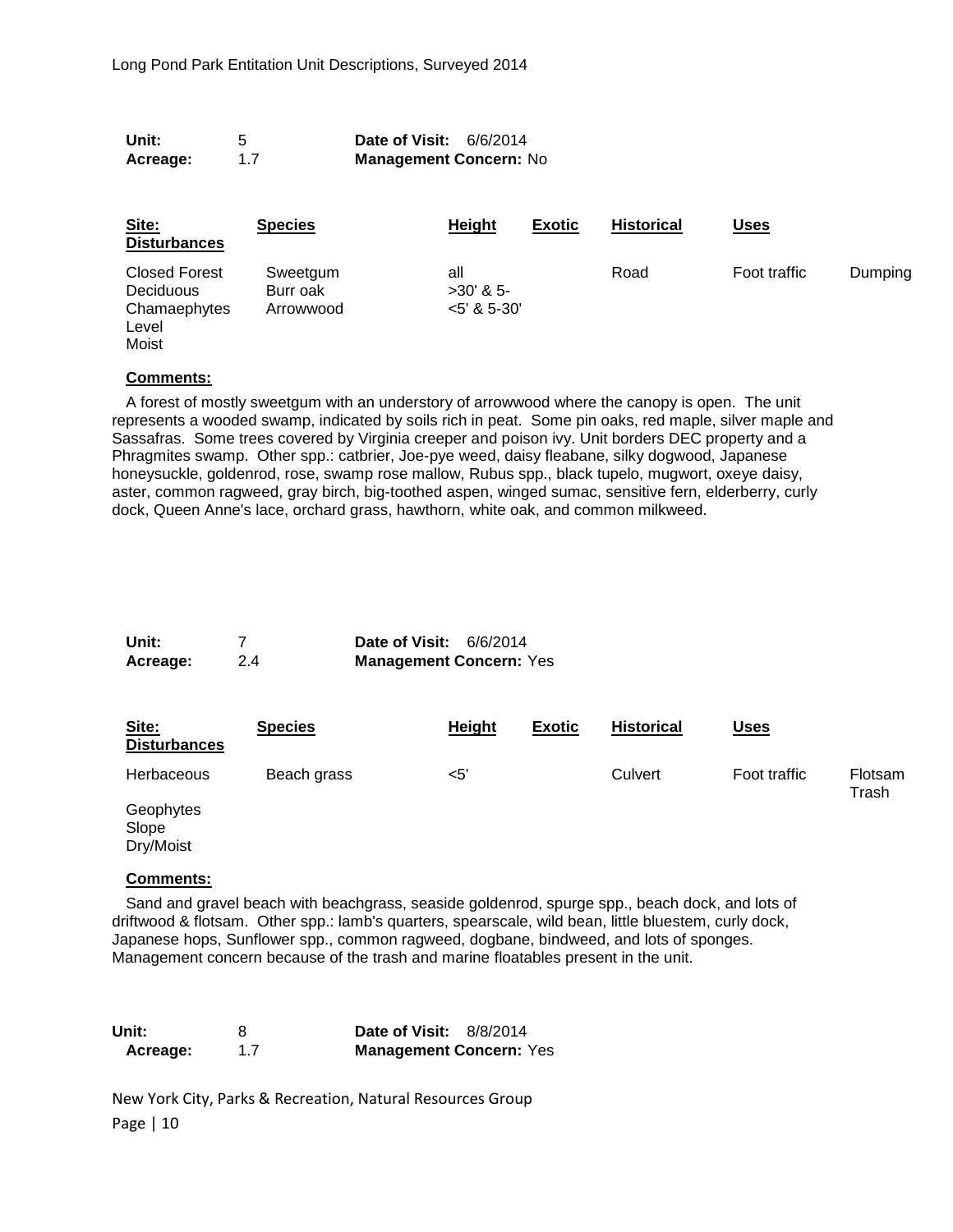| Site:<br><b>Disturbances</b> | <b>Species</b> | Height | <b>Exotic</b> | <b>Historical</b> | Uses |                |
|------------------------------|----------------|--------|---------------|-------------------|------|----------------|
| Scrub                        | Pin oak        | <5'    |               |                   |      | <b>Flotsam</b> |
| <b>Deciduous</b>             | Red maple      | $<$ 5' |               |                   |      |                |
| Phanerophytes                | Sweetgum       | <5'    |               |                   |      |                |
| Undulating                   | Black tupelo   | $<$ 5' |               |                   |      |                |
| Moist                        | Serviceberry   | $<$ 5' |               |                   |      |                |
|                              | Elderberry     | <5'    |               |                   |      |                |

This unit has changed twice in the past years, once when the burnt vehicles were removed and second when the invasives in the area were treated and removed and about 5000 trees were planted as part of Million Trees NYC. The unit includes a research plot. After Hurricane Sandy a lot of debris and significant sedimentation and beach moved inward. Lots of planted trees died also very heavy deer activity area. There are still pockets of live trees that survived after the planting (especially behind the berm).

| Unit:    | <b>Date of Visit: 6/6/2014</b> |
|----------|--------------------------------|
| Acreage: | <b>Management Concern: Yes</b> |

| Site:<br><b>Disturbances</b>                                          | <b>Species</b>                                        | <b>Height</b>                              | <b>Exotic</b> | <b>Historical</b> | Uses |
|-----------------------------------------------------------------------|-------------------------------------------------------|--------------------------------------------|---------------|-------------------|------|
| <b>Herbaceous</b><br>Deciduous<br>Geophytes<br>Level<br>Surface water | Mugwort<br>Phragmites<br>Cottonwood, Eastern<br>Sumac | $<$ 5'<br>$5' - 30'$<br>all<br>$>30'$ & 5- | ves<br>yes    |                   |      |

#### **Comments:**

Large herbaceous community of Phragmites throughout with many patches of Eastern cottonwood and mugwort in the understory. Some surface water with drainage channels. Open areas contain mixed patches bayberry, black willow, goldenrod, and warm season grasses boarding planting sites. Other sp: winged sumac, blackberry, big-toothed aspen, staghorn sumac, Virginia creeper, hairy lettuce, bebb willow, white poplar, yarrow, cinquefoil spp., trembling aspen, marsh elder, silky dogwood, path rush, porcelainberry, mugwort, London planetree, Ailanthus, Japanese honeysuckle, silver evening primrose, pin oak, boneset, cut-leaved water horehound, curly dock, bayberry, gray birch, purpletop grass, dogbane, common milkweed, green ash, box, elder, etc.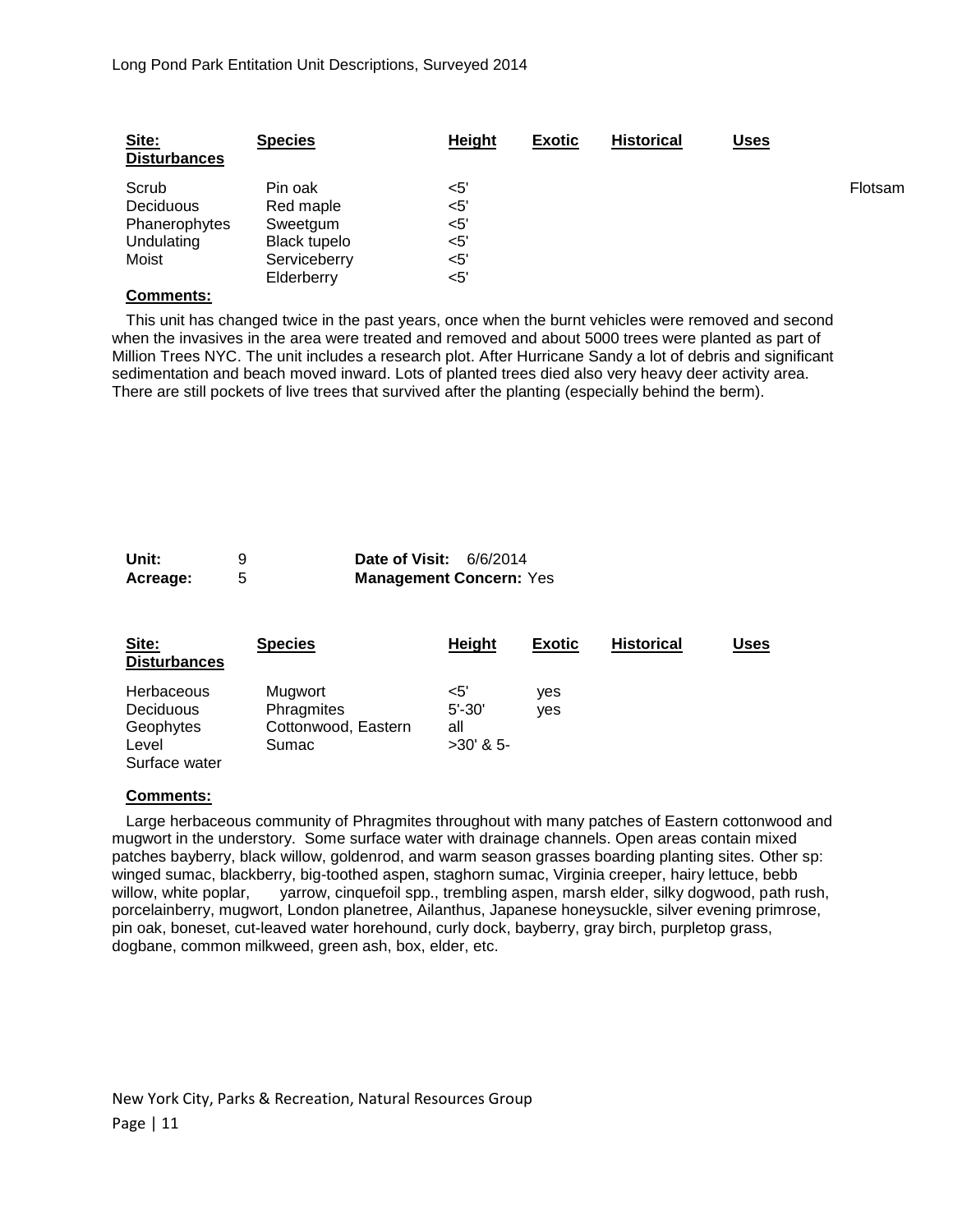| <b>Unit: 1</b> 0 | <b>Date of Visit: 6/6/2014</b> |                               |
|------------------|--------------------------------|-------------------------------|
| Acreage:         | 0.9                            | <b>Management Concern: No</b> |

| Site:<br><b>Disturbances</b>                                          | <b>Species</b>                           | Height                      | <b>Exotic</b> | <b>Historical</b> | Uses |
|-----------------------------------------------------------------------|------------------------------------------|-----------------------------|---------------|-------------------|------|
| Herbaceous<br>Deciduous<br>Hemicryptophytes<br>Level<br>Surface Water | Swamp rose mallow<br><b>Black Tupelo</b> | $>5'$ & 5-30'<br>$5' - 30'$ |               |                   |      |

Thickly vegetated patch of swamp rose mallow in standing water. Other species mostly around the borders: silver maple, silky dogwood, Virginia creeper, red maple, sweetgum, and arrowwood.

| Unit:    |     | <b>Date of Visit: 6/6/2014</b> |  |
|----------|-----|--------------------------------|--|
| Acreage: | 0.8 | <b>Management Concern: Yes</b> |  |

| Site:<br><b>Disturbances</b> | <b>Species</b>        | Height         | <b>Exotic</b> | <b>Historical</b> | Uses |
|------------------------------|-----------------------|----------------|---------------|-------------------|------|
| Herbaceous                   | Phragmites            | $<$ 5' & 5-30' | Yes           |                   |      |
| Deciduous                    | Switch grass          | $<$ 5'         |               |                   |      |
| Geophytes                    | Mugwort               | <5'            | Yes           |                   |      |
| Level                        | Little bluestem grass | $<$ 5'         |               |                   |      |
| Moist                        | Groundsel Bush        | $<$ 5' & 5-30' |               |                   |      |
|                              | Locust, black         | $<$ 5' & 5-30' |               |                   |      |

#### **Comments:**

Moist meadow of switch grass and phragmites with some bayberry and false indigo bush also present. Other spp.: mugwort, evening primrose, chicory, bladder campion, sweet white clover, Queen Anne's lace, curly dock, common mullein, moth mullein, yarrow, common milkweed, goldenrod, redtop grass, Canada hawkweed, white mulberry, butter-and-eggs, pepperweed, seaside goldenrod. A small shrine was made out of marine debris in this unit.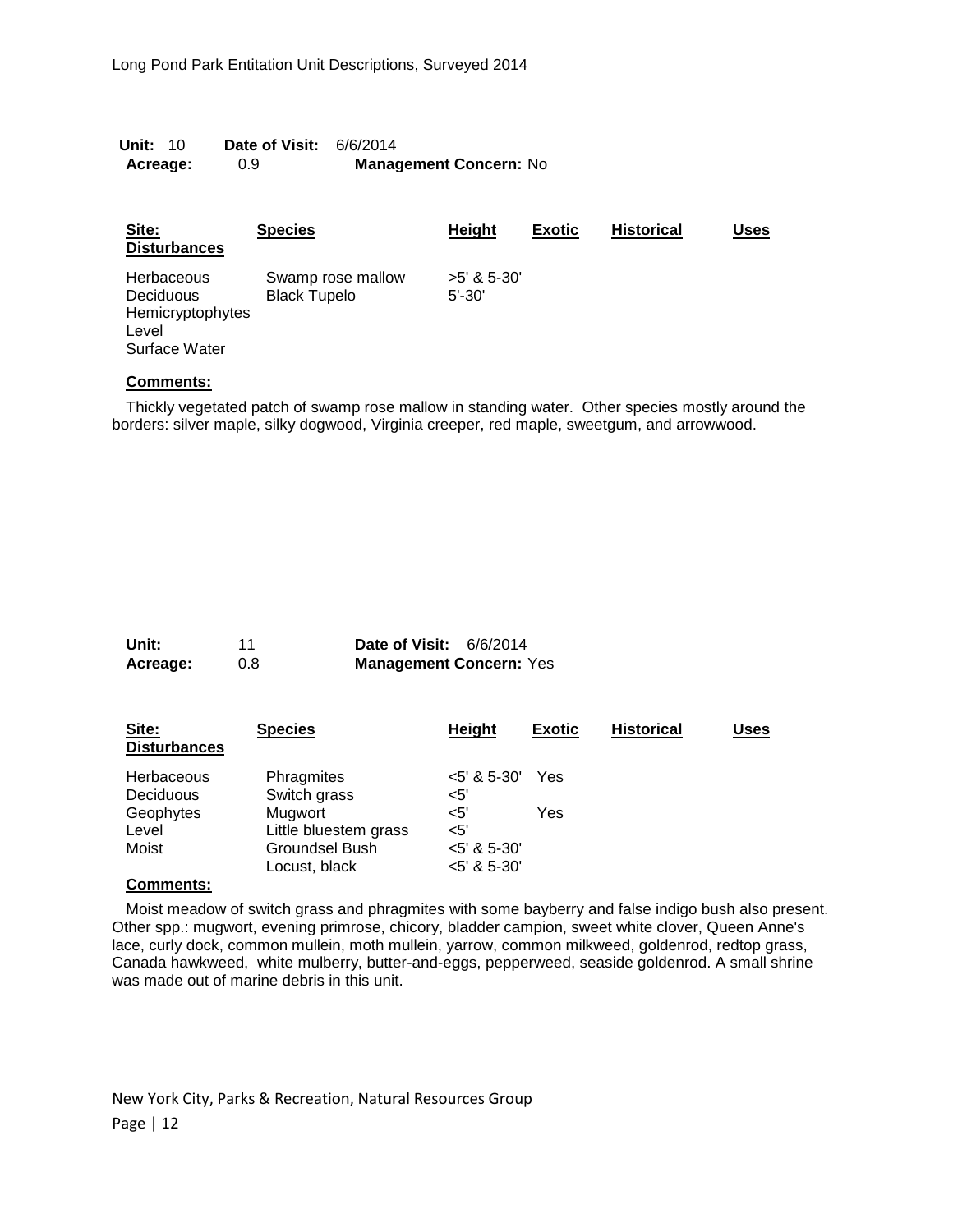| Unit:    | <b>Date of Visit: 6/6/2014</b> |
|----------|--------------------------------|
| Acreage: | <b>Management Concern: Yes</b> |

| Site:<br><b>Disturbances</b>   | <b>Species</b>      | <b>Height</b> | <b>Exotic</b> | <b>Historical</b> | <u>Uses</u> |                  |
|--------------------------------|---------------------|---------------|---------------|-------------------|-------------|------------------|
| Intertidal<br>Hemicryptophytes | Saltwater cordgrass | $<$ 5'        |               | Culvert           |             | Flotsam<br>Trash |
| Slope<br>Surface water         |                     |               |               |                   |             |                  |

Sand and gravel beach like unit 7, low tide at the time of survey that exposes strip of intertidal beach interspersed with patches of colonizing cordgrass. Area is rocky with bladderwrack, algae, and extensive wash-ups of blue mussels. Shorebirds, colonial wading birds, and waterfowl activity. Remnant pilings in the water where culverts drain.

| Unit:    | 13  | <b>Date of Visit: 6/6/2014</b> |  |
|----------|-----|--------------------------------|--|
| Acreage: | 1.6 | <b>Management Concern: Yes</b> |  |

| Site:<br><b>Disturbances</b>      | <b>Species</b>        | <b>Height</b>              | <b>Exotic</b> | <b>Historical</b>  | Uses |
|-----------------------------------|-----------------------|----------------------------|---------------|--------------------|------|
| <b>Closed Forest</b><br>Deciduous | Red maple<br>Sweetgum | $>30'$ & 5-<br>$>30'$ & 5- |               | Foundation<br>Road |      |
| Lianas                            | Catbrier              | $<$ 5'                     |               |                    |      |
| Level                             | Arrowwood             | $<$ 5' & 5-30'             |               |                    |      |
| Surface water                     | Porcelainberry        | $<$ 5'                     | Yes           |                    |      |

#### **Comments:**

An especially wet red maple dominated forest with some standing water and an understory of mostly catbrier and arrowwood. The red maples were probably victims to hurricane sandy and are dead because of the salt water. The catbrier has been set back by Sandy too. A patch of Porcelainberry is growing. Other species present in the unit include: Smart weed and blue grass, catbrier, some garden escapes, periwinkle and privet. Landfilled area may indicate former house site.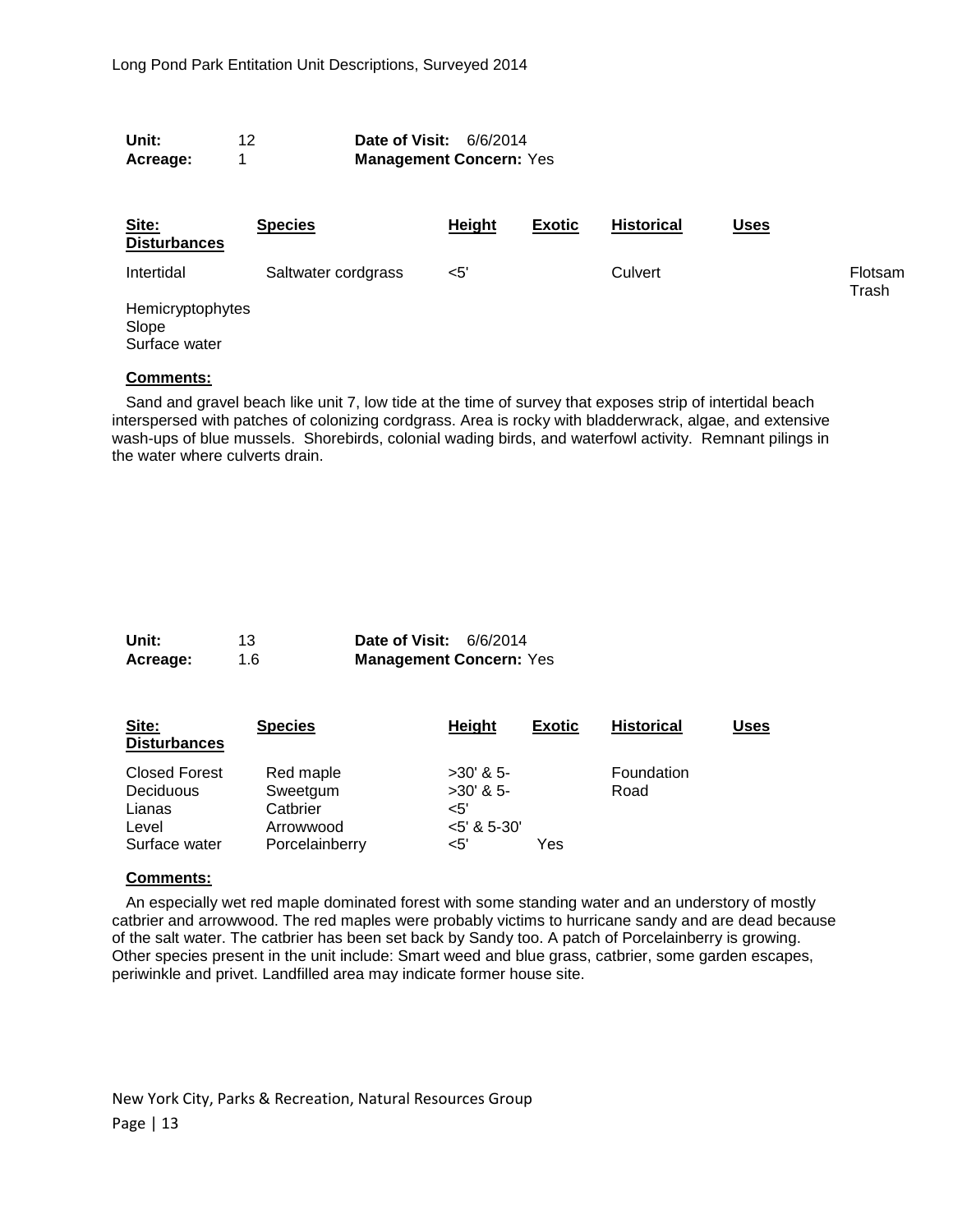| Unit:    | 14  | <b>Date of Visit: 6/6/2014</b> |
|----------|-----|--------------------------------|
| Acreage: | 3.3 | <b>Management Concern: Yes</b> |

| Site:<br><b>Disturbances</b>                 | <b>Species</b>                                  | <b>Height</b>                                      | <b>Exotic</b>     | <b>Historical</b> | <u>Uses</u>  |         |
|----------------------------------------------|-------------------------------------------------|----------------------------------------------------|-------------------|-------------------|--------------|---------|
| Woodland<br><b>Deciduous</b><br>Chamaephytes | Red maple<br>Sweetgum<br><b>Black locust</b>    | $<$ 5' & 5-30'<br>$<$ 5' & 5-30'<br>$<$ 5' & 5-30' |                   |                   | Foot traffic | Dumping |
| Level<br>Moist                               | <b>Bittersweet</b><br>Porcelainberry<br>Mugwort | $<$ 5'<br><5'<br>$<$ 5'                            | Yes<br>Yes<br>Yes |                   |              |         |

Large woodland bordering a southern wet meadow (unit 9) and a sweetgum- red maple forest. A much diversified unit containing shrubs, trees, and vines of varying heights. This unit has become a more patchy mosaic of vegetation after hurricane Sandy. Some household and playground dumping in the unit. Other species present include: Japanese honeysuckle, blackberry, Ailanthus, silky dogwood, goldenrod, arrowwood, black cherry, pin oak, bindweed, Virginia creeper, rose, black walnut, garden phlox, switchgrass, yarrow, poison ivy, deer-tongue grass, Phragmites, Joe-pye weed, common ragweed, catbrier, lettuce spp., elderberry, sensitive fern, ash spp., and pokeweed.

| Unit:    | 15  | <b>Date of Visit: 6/6/2014</b> |  |
|----------|-----|--------------------------------|--|
| Acreage: | 0.3 | <b>Management Concern: No</b>  |  |

| Site:<br><b>Disturbances</b>                                            | <b>Species</b>              | <b>Height</b>    | <b>Exotic</b> | <b>Historical</b> | Uses |
|-------------------------------------------------------------------------|-----------------------------|------------------|---------------|-------------------|------|
| <b>Herbaceous</b><br>Deciduous<br>Therophytes<br>Level<br>Surface water | Jewelweed<br>Dogwood, silky | $<$ 5'<br>$<$ 5' |               |                   |      |

#### **Comments:**

Wet clearing south of the ballfields. Vegetation covers standing water. Other spp.: sensitive fern, water plantain, Joe-pye weed, red maple, warm season grasses, Carex sp, arrow-leaved tearthumb, New York ironweed, etc.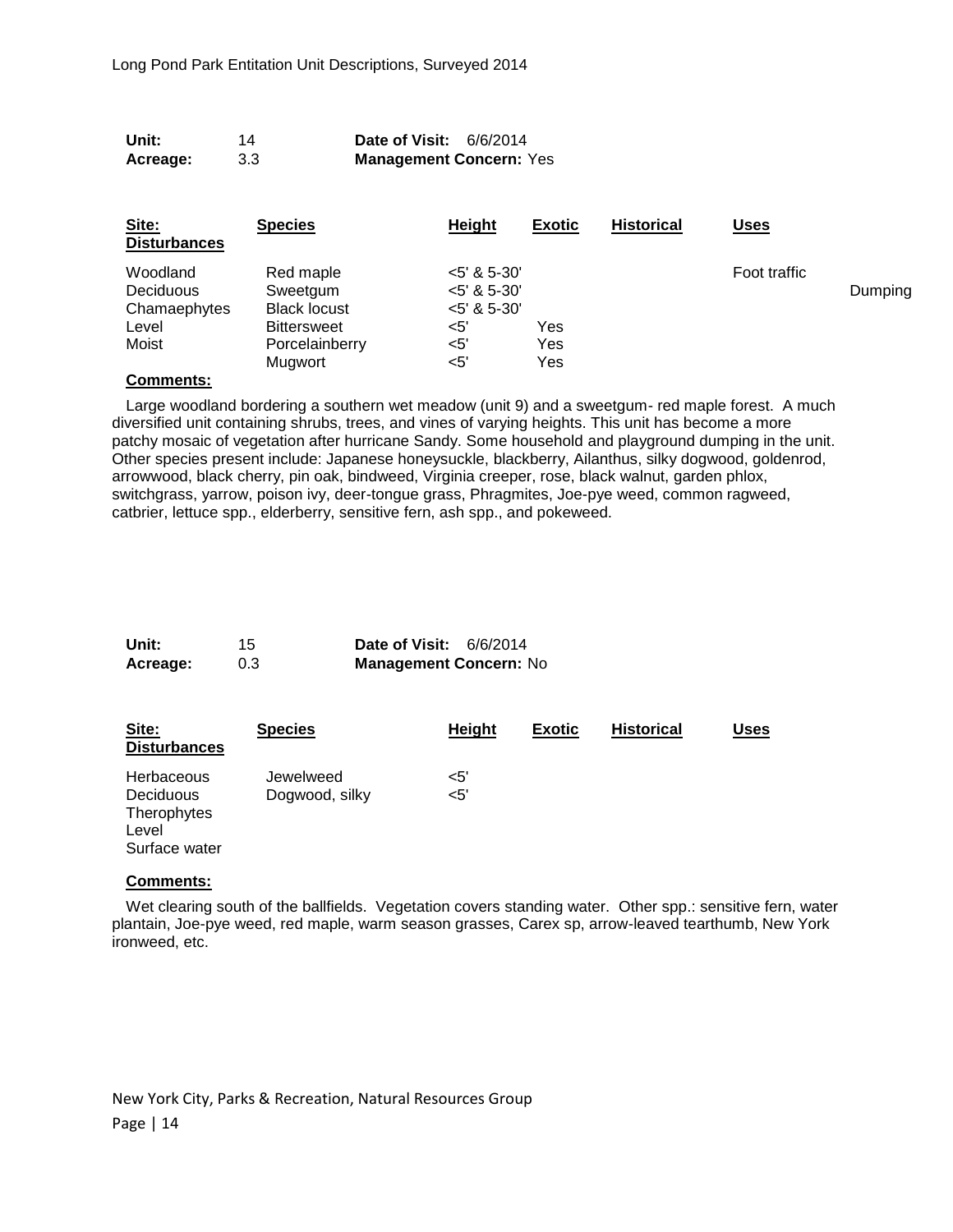| Unit:    | 16  | <b>Date of Visit: 6/6/2014</b> |
|----------|-----|--------------------------------|
| Acreage: | 2.5 | <b>Management Concern: No</b>  |

| Site:<br><b>Disturbances</b>                                      | <b>Species</b>                               | <b>Height</b>         | <b>Exotic</b> | <b>Historical</b> | Uses |
|-------------------------------------------------------------------|----------------------------------------------|-----------------------|---------------|-------------------|------|
| Herbaceous<br>Deciduous<br>Hemicryptophytes<br>Level<br>Dry/Moist | Cottonwood, eastern<br>Mugwort<br>Aster spp. | all<br>$<$ 5'<br>$5'$ | Yes           | Landfill          |      |

This unit is south of active ballfields. Previously landfilled. Some Eastern cottonwoods on the edge. Other spp.: barnyard grass, Queen Anne lace's, foxtail grass, chicory, daisy fleabane, red clover, white clover, clotbur, Phragmites, goldenrod, willow spp., great ragweed, bull thistle, sweetgum, Jerusalem artichoke, path rush, tick-seed sunflower, poison ivy, black locust, aster spp., common plantain, English plantain, nut sedge, mimosa, and purple gerardia.

| Unit:    | 17  | <b>Date of Visit: 6/6/2014</b> |  |
|----------|-----|--------------------------------|--|
| Acreage: | 0.5 | <b>Management Concern: Yes</b> |  |

| Site:<br><b>Disturbances</b> | <b>Species</b>               | Height                     | <b>Exotic</b> | <b>Historical</b> | <u>Uses</u> |       |
|------------------------------|------------------------------|----------------------------|---------------|-------------------|-------------|-------|
| Woodland<br><b>Deciduous</b> | Norway maple<br>Silver maple | $>30'$ & 5-<br>$>30'$ & 5- | Yes           | Landfill          |             | Trash |
| Lianas<br>Slope<br>Dry/Moist | Ailanthus                    | all                        | ves           |                   |             |       |

#### **Comments:**

Maple woodland with poison ivy and rose understory. Stream from culvert under Butler Boulevard crosses the northern end of the unit which looks onto private yards. Many roadside species and garden escapes. Other sp: sweetgum, black cherry, American basswood, black walnut, red maple, hackberry, jewelweed, Osage orange, hosta, smartweed, great ragweed, water hemlock, etc… The unit is a management concern because of trash and presence of invasive species.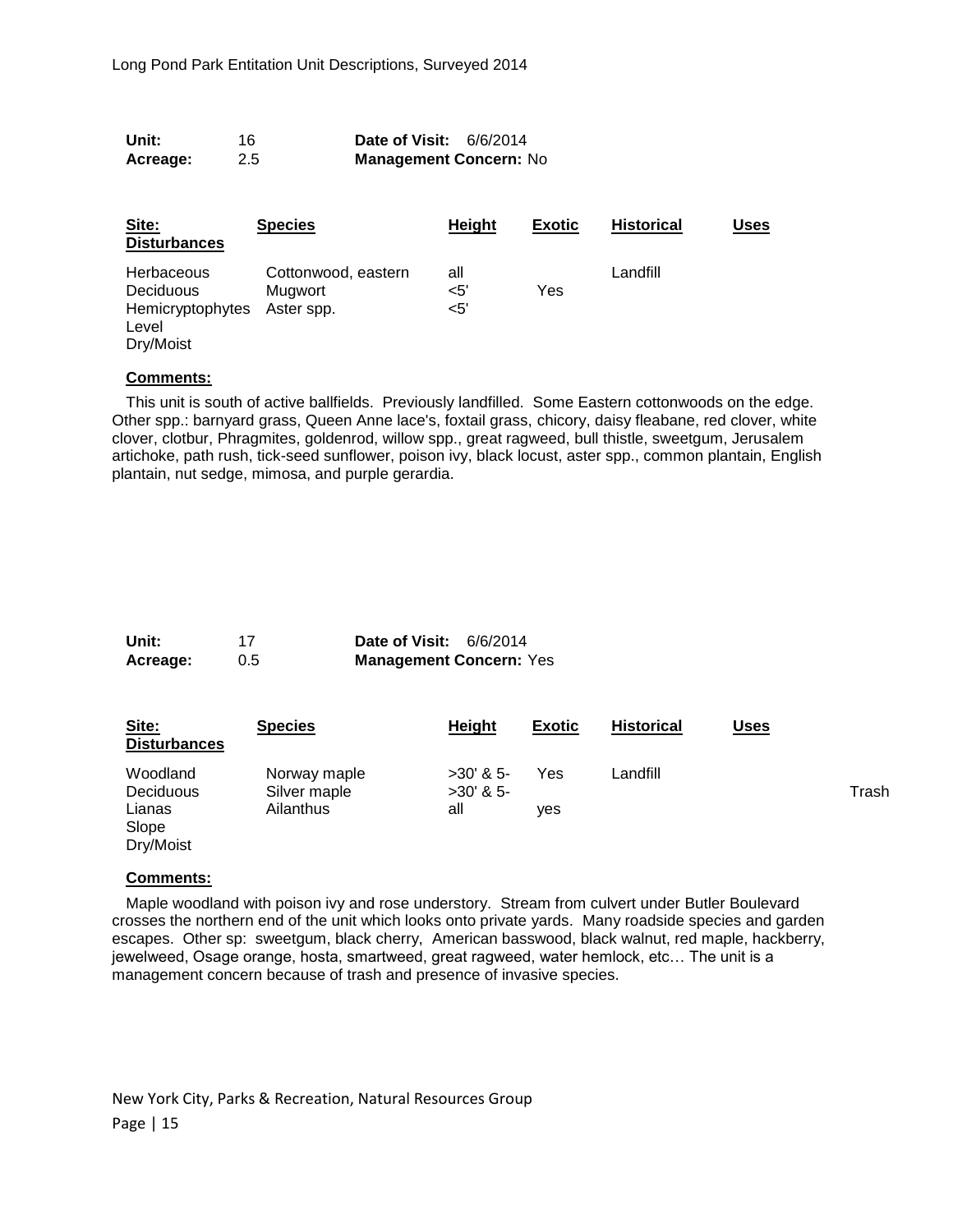Long Pond Park Entitation Unit Descriptions, Surveyed 2014

| Unit:    | 18  | <b>Date of Visit: 6/6/2014</b> |
|----------|-----|--------------------------------|
| Acreage: | 0.5 | <b>Management Concern: Yes</b> |

| Site:<br><b>Disturbances</b>                                           | <b>Species</b>                                            | Height                                                           | <b>Exotic</b> | <b>Historical</b> | Uses |       |
|------------------------------------------------------------------------|-----------------------------------------------------------|------------------------------------------------------------------|---------------|-------------------|------|-------|
| Woodland<br><b>Deciduous</b><br>Hemicryptophytes<br>Slope<br>Dry/Moist | <b>Black cherry</b><br>Tulip tree<br>Hornbeam<br>Oak spp. | $<$ 5' & 5-30'<br>$5'$ & 5-30'<br>$5'$ & 5-30'<br>$<$ 5' & 5-30' |               | Landfill          |      | Trash |

#### **Comments:**

Unit borders Butler Boulevard and private houses. Spring 2009 Million Trees planting site. Other sp: hackberry, silver maple, white mulberry, Ailanthus, Sassafras, mimosa, Queen Anne's lace, Japanese honeysuckle, common plantain, evening primrose, curly dock, poison ivy, white vervain, goldenrod, mugwort, common ragweed, red clover, orchard grass.

| Unit:    | 19  | <b>Date of Visit: 6/6/2014</b> |  |
|----------|-----|--------------------------------|--|
| Acreage: | 4.7 | <b>Management Concern: Yes</b> |  |

| Site:<br><b>Disturbances</b>                                           | <b>Species</b>                                | <b>Height</b>                     | Exotic | <b>Historical</b> | Uses |
|------------------------------------------------------------------------|-----------------------------------------------|-----------------------------------|--------|-------------------|------|
| <b>Closed Forest</b><br>Deciduous<br>Lianas<br>Undulating<br>Dry/Moist | <b>Black cherry</b><br>Sassafras<br>Red maple | $>30'$ & 5-<br>all<br>$>30'$ & 5- |        | Foundation        |      |

#### **Comments:**

A black cherry, Sassafras, and red maple forest with poison ivy, catbrier and arrowwood understory. Disturbed area on the corner of Hylan Boulevard and Butler Boulevard, with many roadside species and garden escapes. Other sp: Eastern hemlock, burr oak, elm sp., Austrian pine, gray birch, pin oak, silver maple, aster, ash spp., white mulberry, Ailanthus, hop hornbeam, tulip tree, spicebush, bayberry, blackhaw, Virginia creeper, wild grape, wild rose, wineberry, wild bleeding heart, spiderwort, Joe-pye weed, day lily, wild lily-of-the-valley, stickseed, Polygonum spp., Panicum sp., warm season grasses, deer-tongue grass, pokeweed, common ragweed, common nightshade, bedstraw, partridge pea, lemon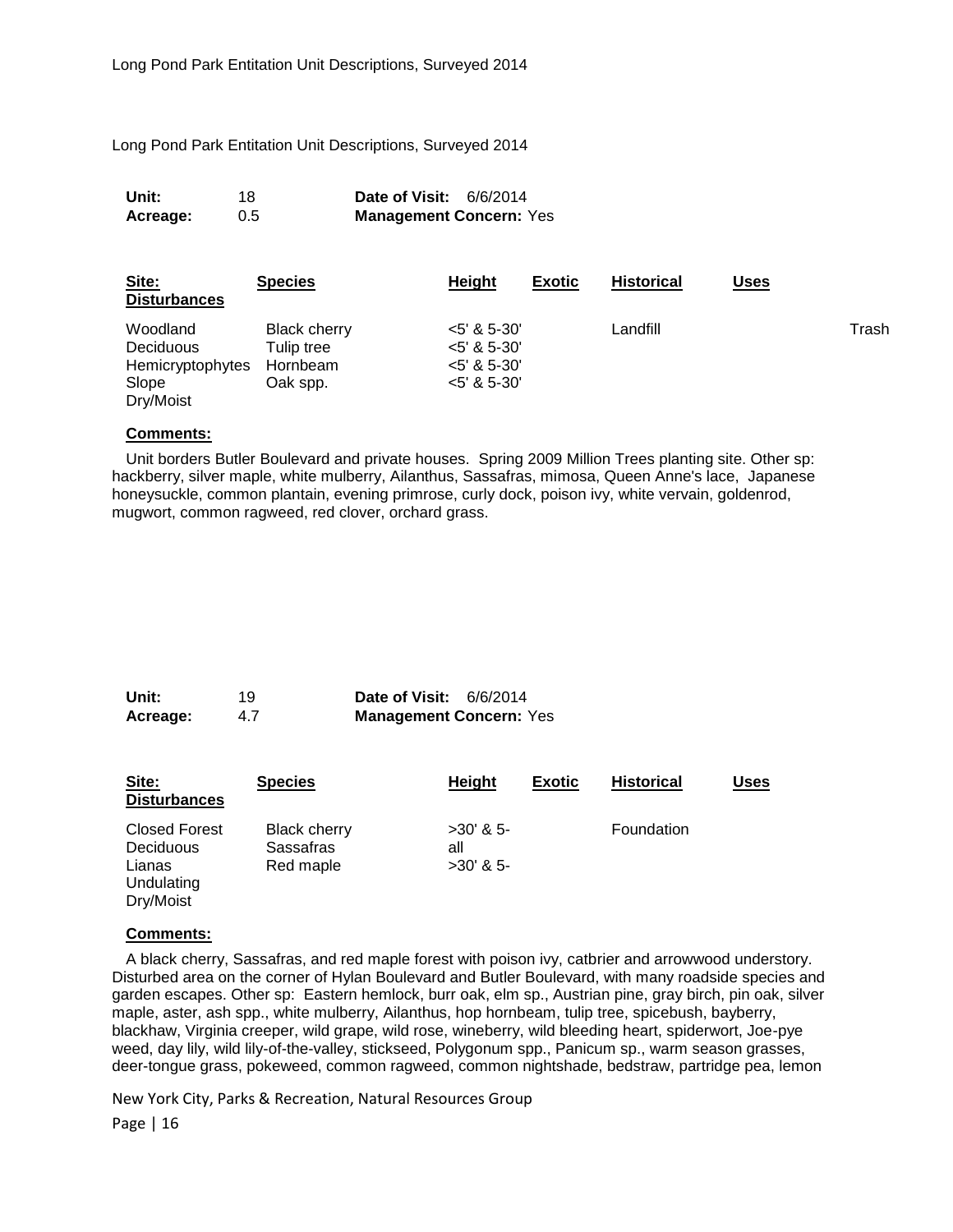| Unit:<br>Acreage:                                                               | 20<br>20                                                                                         | Date of Visit:<br>6/6/2014<br><b>Management Concern: Yes</b>           |               |                   |             |                    |
|---------------------------------------------------------------------------------|--------------------------------------------------------------------------------------------------|------------------------------------------------------------------------|---------------|-------------------|-------------|--------------------|
| Site:<br><b>Disturbances</b>                                                    | <b>Species</b>                                                                                   | <b>Height</b>                                                          | <b>Exotic</b> | <b>Historical</b> | <b>Uses</b> |                    |
| <b>Closed Forest</b><br><b>Deciduous</b><br>Chamaephytes<br>Undulating<br>Moist | Sweetgum<br>Red maple<br><b>Black locust</b><br>Silver maple<br><b>Black cherry</b><br>Sassafras | all<br>$>30'$ & 5-<br>$>30'$ & 5-<br>$>30'$ & 5-<br>$>30'$ & 5-<br>All |               | Road              |             | Trash<br>Household |

Large wet forest of above species with an understory of predominantly arrowwood and catbrier. Some spots devoid of understory vegetation due to seasonal flooding. Trees are even aged. Other spp.: wild sarsaparilla, goldenrod, pokeweed, poison ivy, aster, Rubus spp., elderberry, rose, false Solomon's seal, smartweed, rice cut grass, Phragmites, American basswood, black tupelo, red oak, Virginia creeper. There is some scattered household and yard dumping in the unit. Also the unit is a management concern because of patches of Japanese stiltgrass emerging especially on and close to trails.

| Unit:    |     | <b>Date of Visit: 8/8/2014</b> |  |
|----------|-----|--------------------------------|--|
| Acreage: | 0.1 | <b>Management Concern: Yes</b> |  |

| Site:<br><b>Disturbances</b>                                               | <b>Species</b> | <b>Height</b>  | <b>Exotic</b> | <b>Historical</b> | Uses |
|----------------------------------------------------------------------------|----------------|----------------|---------------|-------------------|------|
| Herbaceous<br><b>Deciduous</b><br>Geophytes<br>Depression<br>Surface water | Phragmites     | $<$ 5' & 5-30' | ves           | Culvert           |      |

#### **Comments:**

Small body of standing water drained by culvert under Hylan Boulevard. Predominantly Phragmites. Trees along pond border include: silver maple, Eastern cottonwood, red maple, white mulberry, black willow, sweetgum, black locust, and Ailanthus. Other sp: silky dogwood, wineberry, Japanese knotweed, white ash, jewelweed, Virginia creeper, and garlic mustard.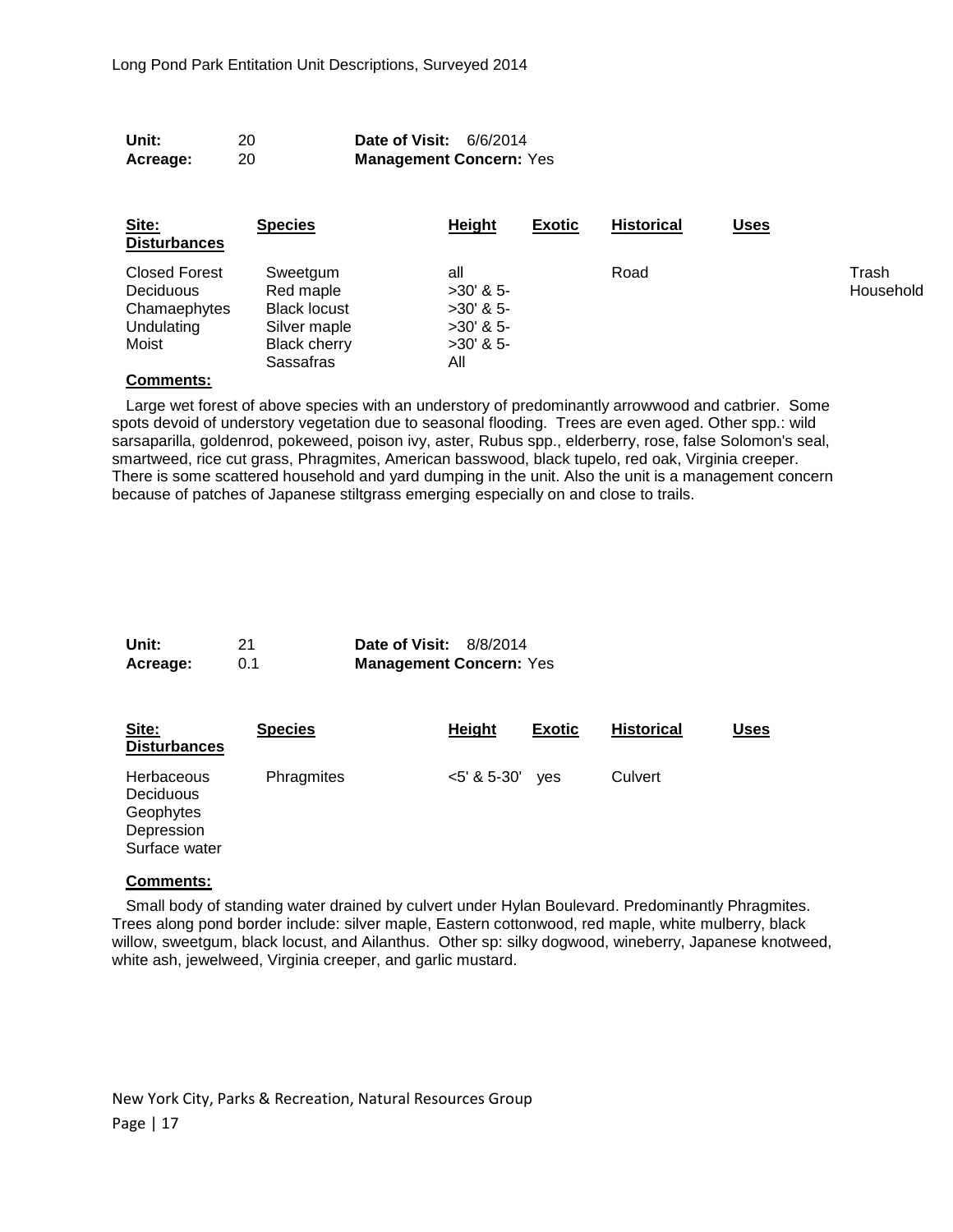| Unit:    | 22  | <b>Date of Visit: 8/8/2014</b> |  |
|----------|-----|--------------------------------|--|
| Acreage: | 0.3 | <b>Management Concern: Yes</b> |  |

| Site:<br><b>Disturbances</b> | <b>Species</b>  | <b>Height</b> | <b>Exotic</b> | <b>Historical</b> | Uses |
|------------------------------|-----------------|---------------|---------------|-------------------|------|
| Herbaceous                   | Rice cut grass  | $<$ 5'        |               |                   |      |
| <b>Deciduous</b>             | <b>Bulrush</b>  | $<$ 5'        |               |                   |      |
| Geophytes                    | Spikerush       | $<$ 5'        |               |                   |      |
| Level                        | <b>Bedstraw</b> | $<$ 5'        | Yes           |                   |      |
| Wet                          | Phragmites      | $<$ 5'        | Yes           |                   |      |

A wet meadow of grasses, rushes, and sedges with alder and silky dogwood mixed in. Other spp.: button bush, black tupelo, red maple, grey birch, black cherry, arrowwood, high bush blueberry, pin oak, persimmon, Norway maple, swamp pink, sesame grass, groundnut, cut leaved water horehound and others.

| Unit:    | 23  | <b>Date of Visit: 8/8/2014</b> |  |
|----------|-----|--------------------------------|--|
| Acreage: | 1.1 | <b>Management Concern: Yes</b> |  |

| Site:<br><b>Disturbances</b>                                                      | <b>Species</b> | Height | <b>Exotic</b> | <b>Historical</b> | Uses |
|-----------------------------------------------------------------------------------|----------------|--------|---------------|-------------------|------|
| Aquatic (fresh)<br><b>Deciduous</b><br>Hydrophytes<br>Depression<br>Surface water |                |        |               |                   |      |

#### **Comments:**

Pond with approximately 90% open water with 10% emergents and some buttonbush and phragmites. Species growing along the edges include: black willow, pussy willow, pin oak, sweetgum, gray birch, black cherry, red chokeberry, red maple, Ailanthus, Populus sp., arrowwood, winged sumac, mentha sp., cut-leaved water horehound, boneset, jewelweed, nettle sp., purple loosestrife and silky dogwood.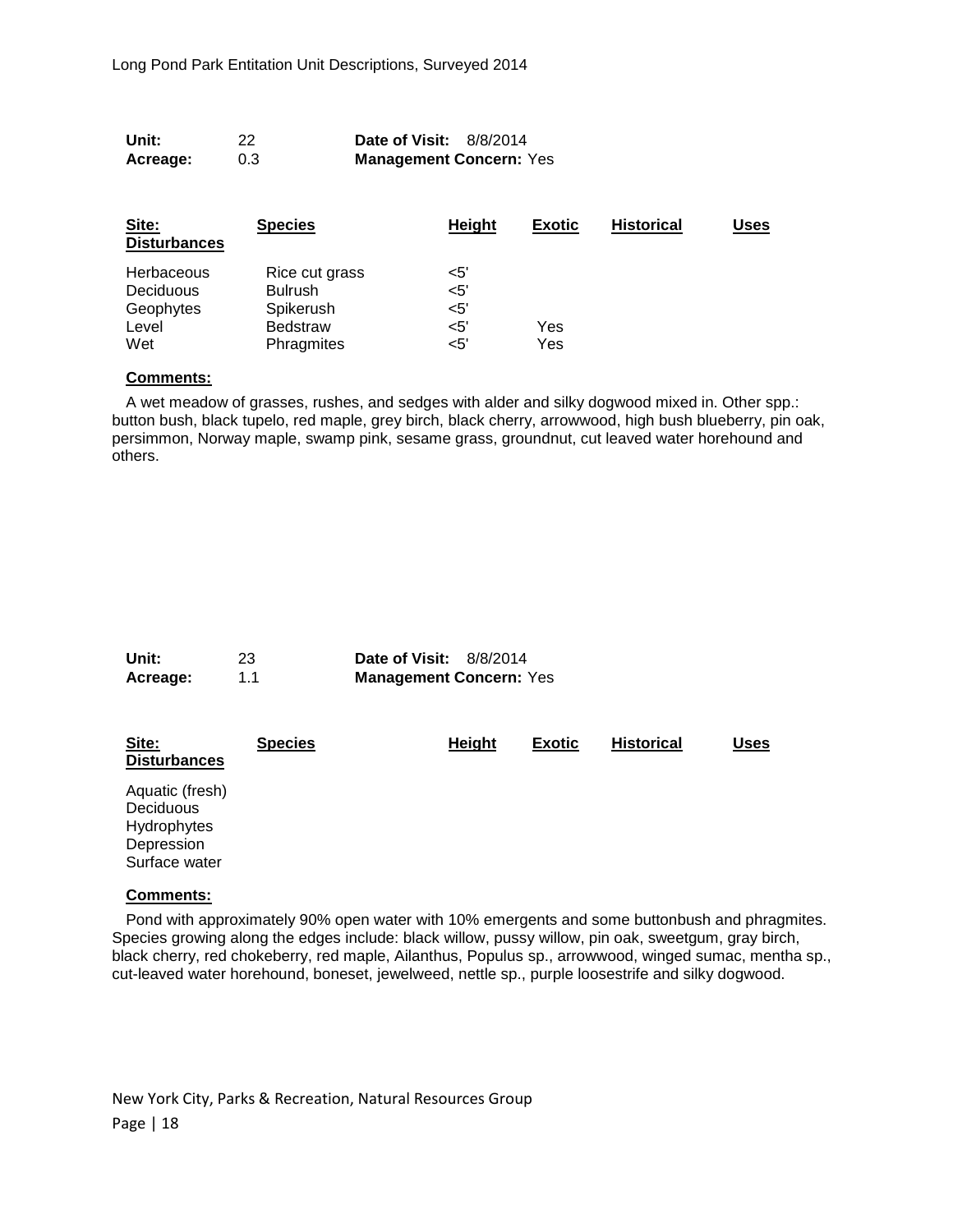| <b>Unit: 24</b> | <b>Date of Visit: 8/8/2014</b> |                                |
|-----------------|--------------------------------|--------------------------------|
| Acreage:        | 0.16                           | <b>Management Concern: Yes</b> |

| Site:<br><b>Disturbances</b>                                             | <b>Species</b>                                                        | Height                            | <b>Exotic</b> | <b>Historical</b> | <u>Uses</u> |       |
|--------------------------------------------------------------------------|-----------------------------------------------------------------------|-----------------------------------|---------------|-------------------|-------------|-------|
| Scrub<br><b>Deciduous</b><br>Chamaephytes<br>Depression<br>Surface water | <b>Buttonbush</b><br>Swamp pink<br>Polygonum spp.<br><b>Spikerush</b> | <5'<br>$<$ 5'<br>$<$ 5'<br>$<$ 5' |               | Landfill          |             | trash |

Small open pond. Above species border the pond with some submerged aquatic plants. Soil compaction on one side. Some white oak and sweetgum around the edges. Frogs present. Duck weed, sensitive fern, Japanese knotweed, arrowwood viburnum, Rhododendron, and highbush blueberry.

| Unit:    | 25   | <b>Date of Visit: 8/8/2014</b> |  |
|----------|------|--------------------------------|--|
| Acreage: | 0.11 | <b>Management Concern: Yes</b> |  |

| Site:<br><b>Disturbances</b> | <b>Species</b>     | Height     | <b>Exotic</b> | <b>Historical</b> | <b>Uses</b> |       |
|------------------------------|--------------------|------------|---------------|-------------------|-------------|-------|
| Woodland                     | Sweetgum           | >30'       |               |                   |             | Trash |
| <b>Deciduous</b>             | White ash          | >30'       |               |                   |             |       |
| Phanerophytes                | <b>Black birch</b> | $5' - 30'$ |               |                   |             |       |
| Depression                   |                    |            |               |                   |             |       |
| Surface water                |                    |            |               |                   |             |       |

#### **Comments:**

The seasonally wet area is close to Richard Avenue. There is some household trash and dumping.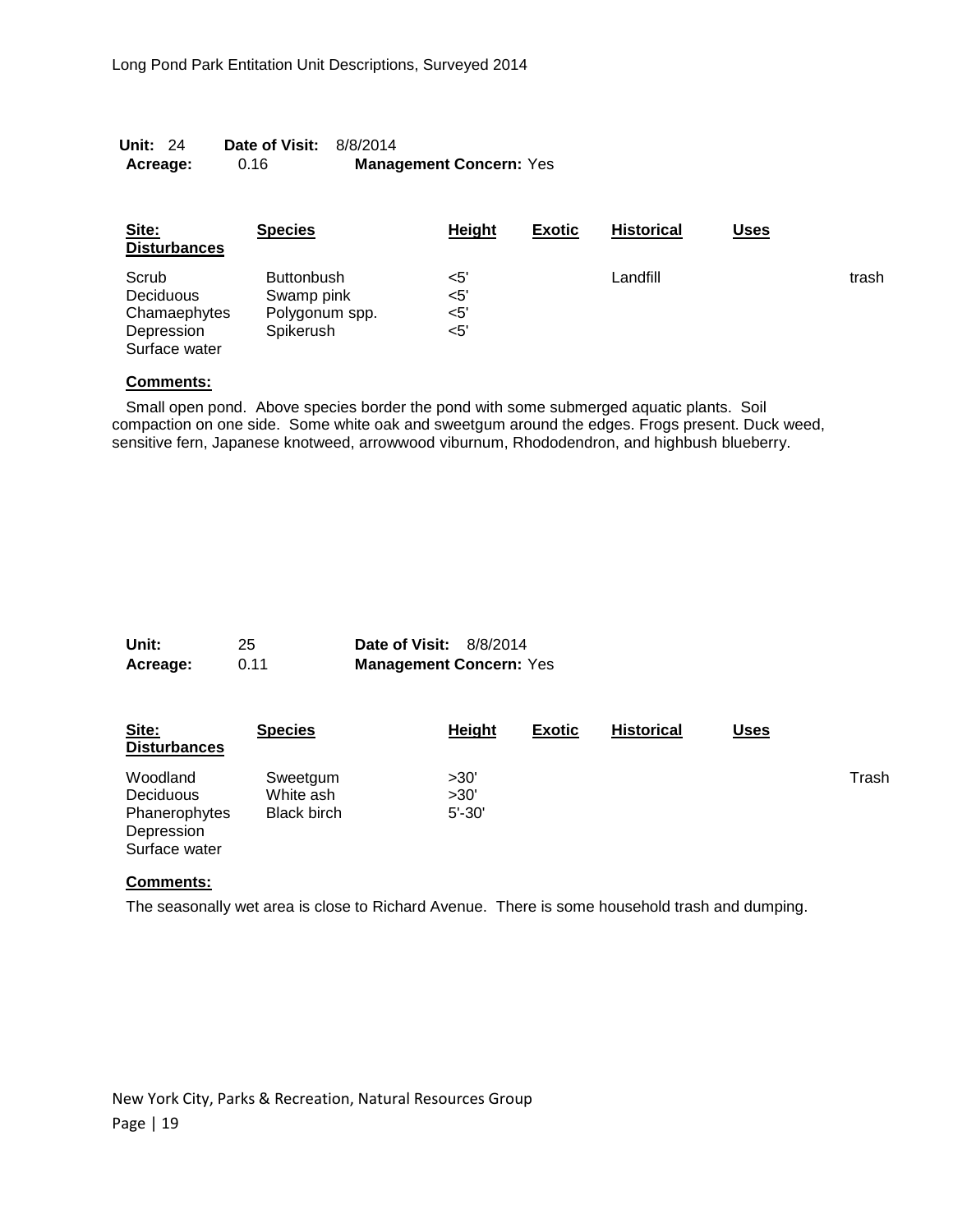| <b>Unit: 26</b> | <b>Date of Visit: 8/8/2014</b> |                               |
|-----------------|--------------------------------|-------------------------------|
| Acreage:        | 0.08                           | <b>Management Concern: No</b> |

| Site:<br><b>Disturbances</b>                                 | <b>Species</b>                                            | <b>Height</b>     | <b>Exotic</b> | <b>Historical</b> | <u>Uses</u> |                  |
|--------------------------------------------------------------|-----------------------------------------------------------|-------------------|---------------|-------------------|-------------|------------------|
| Scrub<br>Deciduous<br>Chamaephytes<br>Level<br>Surface water | <b>Buttonbush</b><br>Sweet pepperbush<br>Arrowwood<br><5' | <5'<br><5'<br><5' | duck          |                   |             | Trash<br>Dumping |

Small but established pond with 60% cover by shrubs and trees. Some trash and old dumping. Other spp.: devil's walking stick, bayberry, red maple, wild sarsaparilla, pin oak, black birch, Rubus sp., catbrier, Virginia creeper, bittersweet, American beech, red oak, black tupelo, common burdock, sweetgum and others.

| Unit:    | 27   | <b>Date of Visit: 8/8/2014</b> |  |
|----------|------|--------------------------------|--|
| Acreage: | 0.09 | <b>Management Concern: No</b>  |  |

| Site:<br><b>Disturbances</b> | <b>Species</b>                  | Height      | <b>Exotic</b> | <b>Historical</b> | <u>Uses</u> |                  |
|------------------------------|---------------------------------|-------------|---------------|-------------------|-------------|------------------|
| Aquatic (fresh)              | <b>Bladderwort</b><br>Sassafras | <5'<br>>30' |               |                   |             | Trash<br>Dumping |
| Hydrophytes                  | highbush blueberry              | <5'         |               |                   |             |                  |
| Level                        | Oak, pin                        | $5' - 30'$  |               |                   |             |                  |
| Surface water                | Sweetgum                        | $>30'$ & 5- |               |                   |             |                  |
|                              | Fern spp.                       | <5'         |               |                   |             |                  |

#### **Comments:**

Pond with covering of bladderwort. High and lowbush blueberry along with cinnamon and royal fern along the edges. Sweetgum, black tupelo, pin oak, and red maple also present. There are many frogs. Some car parts and tires and around the pond.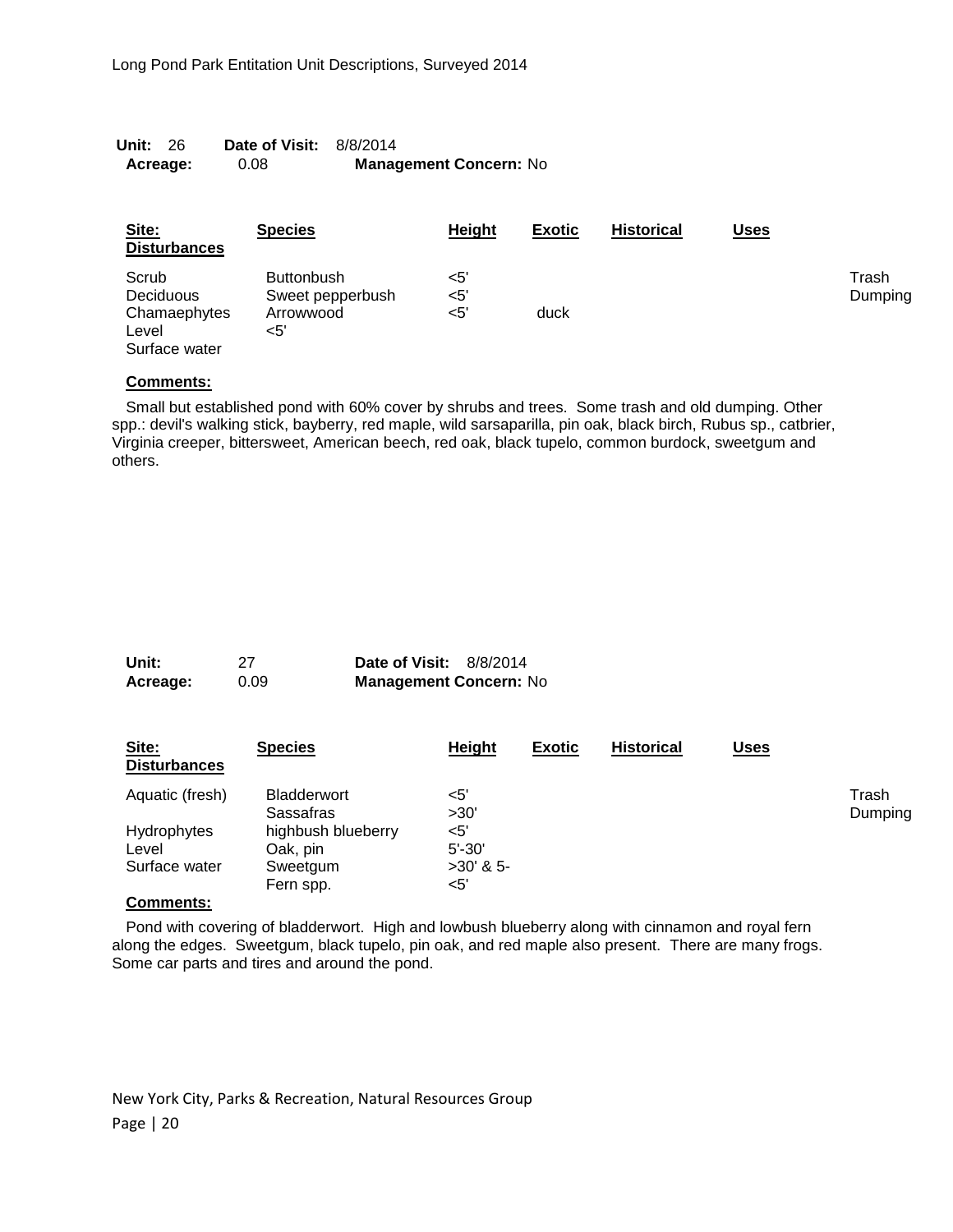Long Pond Park Entitation Unit Descriptions, Surveyed 2014

| Unit:    | 28  | <b>Date of Visit: 8/8/2014</b> |  |
|----------|-----|--------------------------------|--|
| Acreage: | 0.5 | <b>Management Concern: Yes</b> |  |

| Site:<br><b>Disturbances</b>                                                  | <b>Species</b>                                            | <b>Height</b>     | <b>Exotic</b> | <b>Historical</b> | <u>Uses</u> |                          |
|-------------------------------------------------------------------------------|-----------------------------------------------------------|-------------------|---------------|-------------------|-------------|--------------------------|
| Herbaceous<br><b>Deciduous</b><br>Chamaephytes<br>Depression<br>Surface water | <b>Duckweed</b><br>Swamp loosestrife<br><b>Buttonbush</b> | <5'<br><5'<br><5' |               |                   |             | Dumping<br>Auto<br>Trash |

#### **Comments:**

This unit is a pond with quite a diversity of plants in and around it. There is an old concrete structure and tires and other car parts dumped in and near the pond. Other sp: Red maple, black willow, sweetgum, gray birch, black locust, Ailanthus, Eastern cottonwood, hackberry, Sassafras, Virginia creeper, poison ivy, Rubus sp., sensitive fern, wild lily-of-the-valley, bittersweet, catbrier, periwinkle, Japanese knotweed, horsebalm, bulrush sp., and Carex sp..

| Unit:    | 29  | <b>Date of Visit: 8/8/2014</b> |  |
|----------|-----|--------------------------------|--|
| Acreage: | 0.3 | <b>Management Concern: No</b>  |  |

| Site:<br><b>Disturbances</b>                                                   | <b>Species</b>                  | <b>Height</b> | <b>Exotic</b> | <b>Historical</b> | <u>Uses</u> |                  |
|--------------------------------------------------------------------------------|---------------------------------|---------------|---------------|-------------------|-------------|------------------|
| <b>Herbaceous</b><br><b>Deciduous</b><br>Hydrophytes<br>Level<br>Surface water | Arrow arum<br><b>Buttonbush</b> | <5'<br>$<$ 5' |               |                   |             | Dumping<br>Trash |

#### **Comments:**

Vegetated pond along Amboy Road with little open water. Few snags in the water and black willow borders Amboy Road. Many other sp: bulrush, duckweed, black tupelo, jewelweed, softrush, purple loosestrife, nightshade sp., Polygonum sp., Japanese knotweed ,red maple, catbrier, white mulberry, Sassafras, elderberry and water plantain.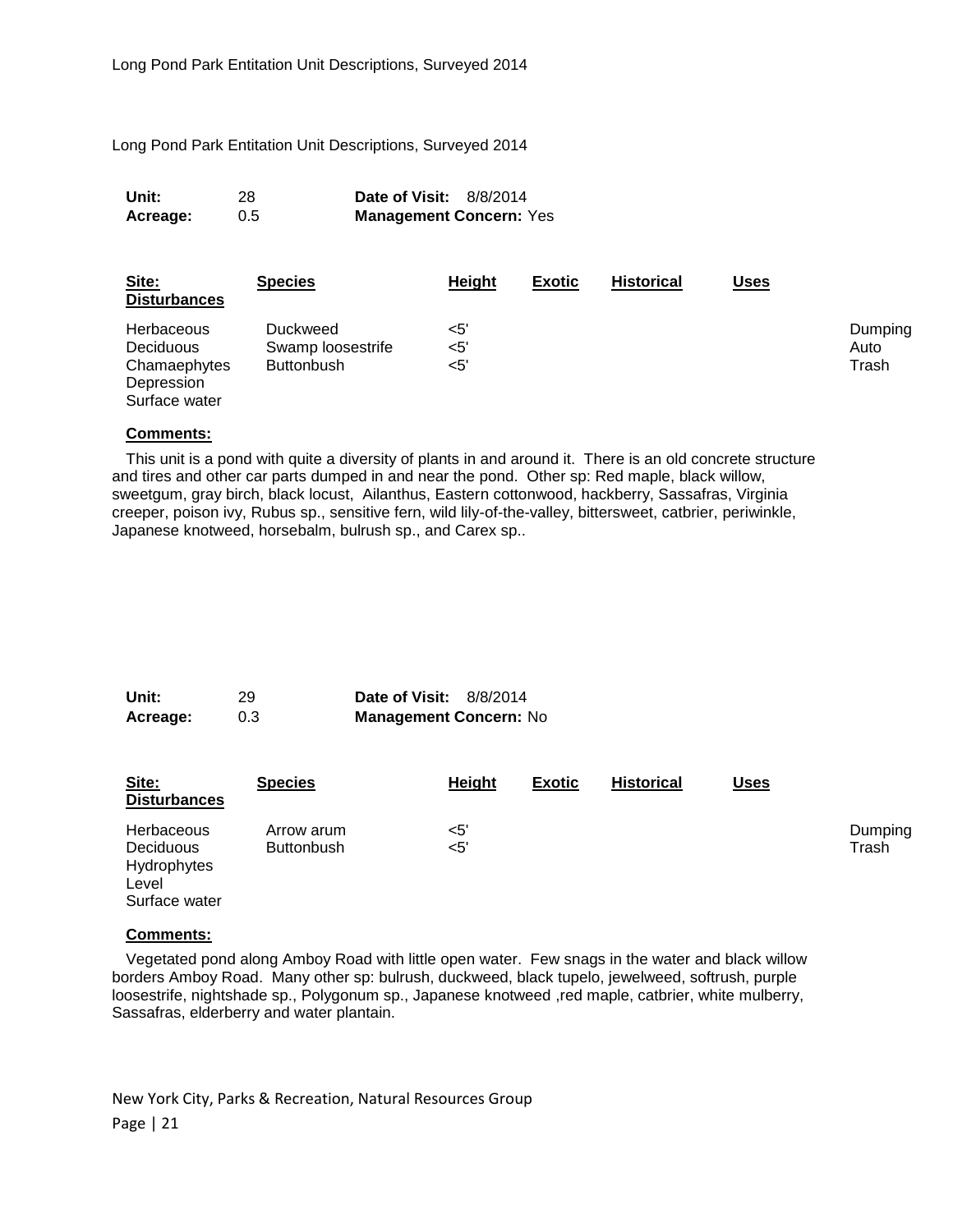| <b>Unit: 30</b> | <b>Date of Visit: 8/8/2014</b> |                                |
|-----------------|--------------------------------|--------------------------------|
| Acreage:        | 0.4                            | <b>Management Concern: Yes</b> |

| Site:<br><b>Disturbances</b>                         | <b>Species</b> | <b>Height</b> | <b>Exotic</b> | <b>Historical</b> | Uses |
|------------------------------------------------------|----------------|---------------|---------------|-------------------|------|
| Herbaceous<br>Deciduous<br>Geophytes<br>Level<br>Wet | Phragmites     | $<5'$ & 5-30' | ves           | Landfill          |      |

Stand of Phragmites bordering Amboy Road. Area is wet with many species interspersed. Other sp: silky dogwood, Japanese honeysuckle, Virginia creeper, catbrier, poison ivy, smooth and winged sumac, clump of white poplar, goldenrod, switchgrass, sweetgum, dogbane, marsh elder, wild bean, black willow, hackberry, thistle sp., indigo bush, evening primrose, box elder, common mullein, hackberry, black cherry, sweet white clover, common ragweed, orchard grass, garden phlox, purple-top grass, deer-tongue grass, yarrow, bayberry, black locust, lettuce sp., white mulberry, big-toothed aspen, willow sp., gray birch, and blackberry.

| Unit:    | 31  | <b>Date of Visit: 8/8/2014</b> |  |
|----------|-----|--------------------------------|--|
| Acreage: | 0.5 | <b>Management Concern: Yes</b> |  |

| Site:<br><b>Disturbances</b>                                          | <b>Species</b>  | Height | <b>Exotic</b> | <b>Historical</b> | <u>Uses</u> |                 |
|-----------------------------------------------------------------------|-----------------|--------|---------------|-------------------|-------------|-----------------|
| Aquatic (fresh)<br>Deciduous<br>Hydrophytes<br>Level<br>Surface water | <b>Duckweed</b> | <5'    |               | Road drainage     |             | Auto<br>Dumping |

#### **Comments:**

Fresh water pond covered with duckweed. Phragmites lines the west edge. There are two abandoned autos in the water. Other sp: hydrophytes, tussock sedge, skunk cabbage, black birch, black tupelo, Eastern cottonwood, grey birch, sweetgum, red maple, hickory spp., and white oak.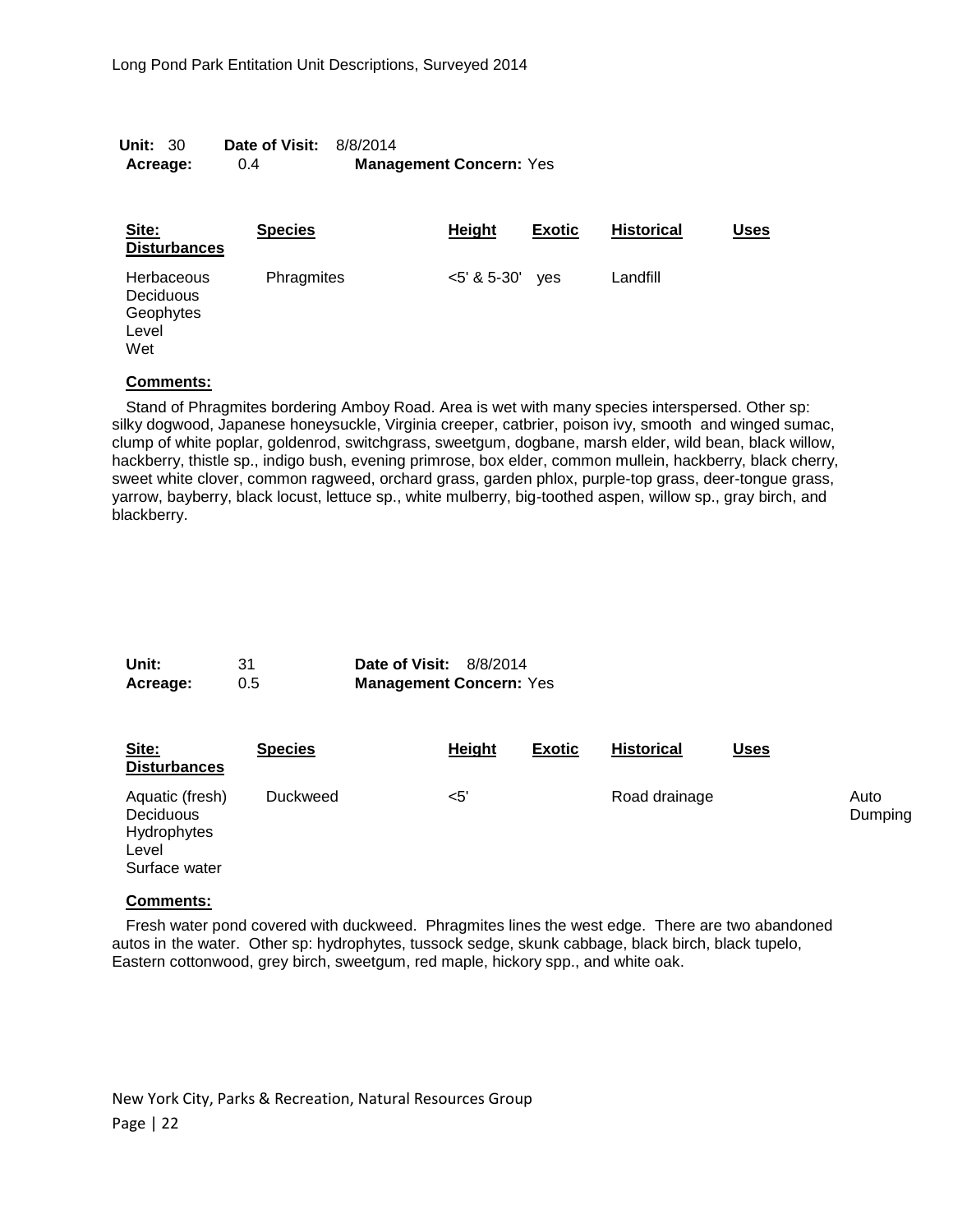| Acreage:<br>1.7 | <b>Management Concern: No</b>  |  |
|-----------------|--------------------------------|--|
| Unit:<br>32     | <b>Date of Visit: 8/8/2014</b> |  |

| Site:<br><b>Disturbances</b>                                             | <b>Species</b>                               | <b>Height</b>                                        | <b>Exotic</b> | <b>Historical</b> | Uses         |
|--------------------------------------------------------------------------|----------------------------------------------|------------------------------------------------------|---------------|-------------------|--------------|
| <b>Closed Forest</b><br><b>Deciduous</b><br>Lianas<br>Level<br>Dry/Moist | Pin Oak<br>Catbrier<br>Red maple<br>Sweetgum | >30'<br>$5'$ & 5-30'<br>$5'$ & 5-30'<br>$5'$ & 5-30' |               |                   | Foot traffic |

Catbrier thicket with tall pin oaks along Calcutta Street. Appears to have been cleared by fire in the past. Some pioneering species invading. Other sp: black tupelo, sweetgum, Sassafras, white oak, winged sumac, gray birch, Joe-pye weed, grass spp., common ragweed, boneset, arrowwood, poison ivy and wisteria.

| Unit:    | 33  | <b>Date of Visit: 8/8/2014</b> |  |
|----------|-----|--------------------------------|--|
| Acreage: | 0.9 | <b>Management Concern: Yes</b> |  |

| Site:<br><b>Disturbances</b> | <b>Species</b>       | Height        | <b>Exotic</b> | <b>Historical</b> | Uses |         |
|------------------------------|----------------------|---------------|---------------|-------------------|------|---------|
| Vineland                     | Multiflora rose      | <5'           | ves           |                   |      |         |
| Deciduous                    | <b>Bittersweet</b>   | <5'           | ves           |                   |      | Dumping |
| Lianas                       | Japanese honeysuckle | <5'           | ves           |                   |      | Trash   |
| Slope                        | Norway maple         | all           | ves           |                   |      |         |
| Dry/Moist                    | Red oak              | $5'$ & $>30'$ |               |                   |      |         |
|                              | Mugwort              | $<$ 5'        | ves           |                   |      |         |
|                              |                      |               |               |                   |      |         |

#### **Comments:**

Badly eroded slope near Richard Avenue dominated by vines. Other sp: crabgrass, Panicum sp., redtop grass, Phragmites, partridge pea, yarrow, burdock, Queen Anne's lace, boneset, evening primrose, deptford pink, water hemlock, Rubus spp., common ragweed, gray birch, sweetgum, pin oak, winged sumac, Virginia creeper, bayberry, aster, daisy fleabane, goldenrod.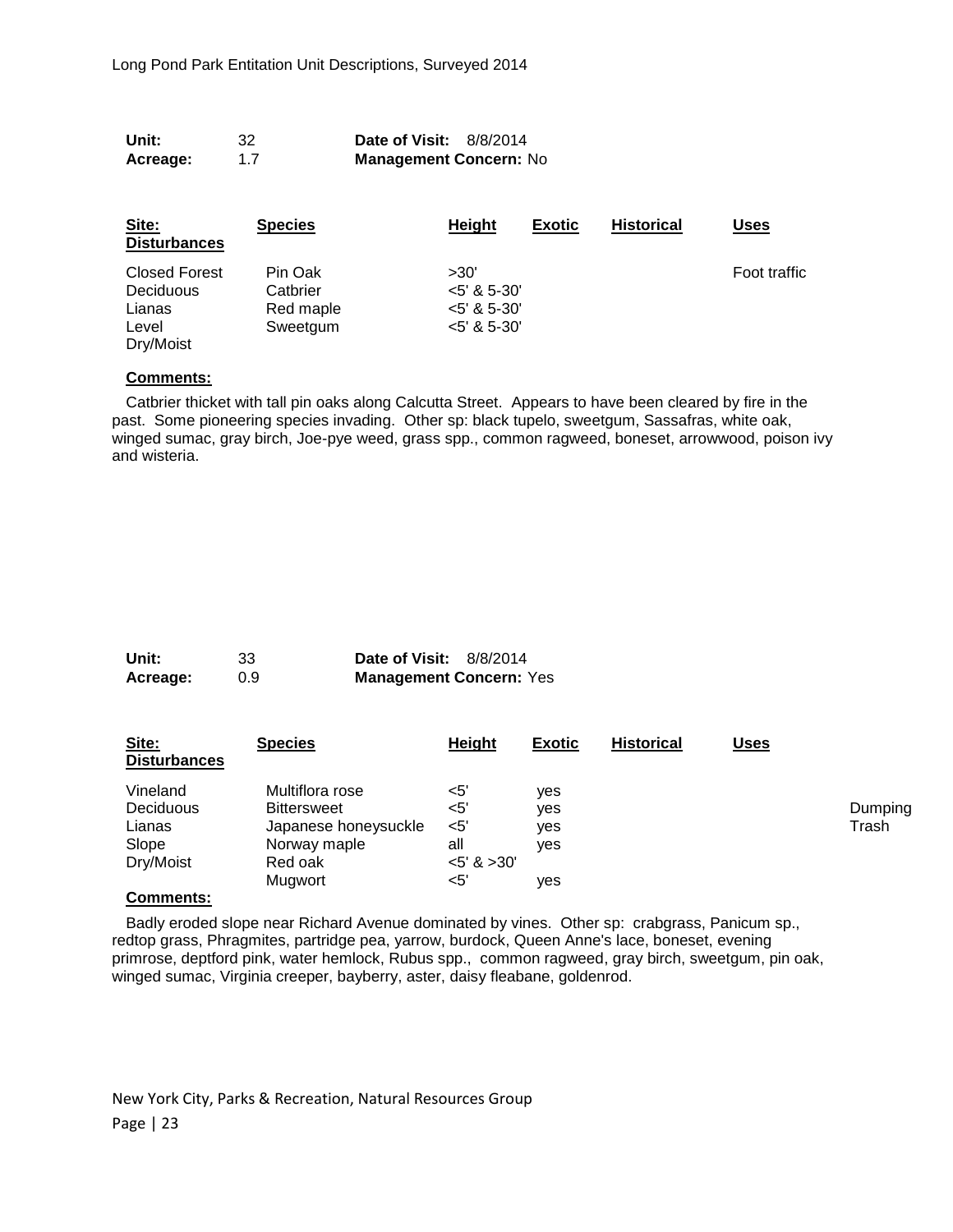| <b>Unit: 34</b> | <b>Date of Visit: 8/8/2014</b> |                                |
|-----------------|--------------------------------|--------------------------------|
| Acreage:        | 4.3                            | <b>Management Concern: Yes</b> |

| Site:<br><b>Disturbances</b> | <b>Species</b> | Height           | <b>Exotic</b> | <b>Historical</b> | Uses         |
|------------------------------|----------------|------------------|---------------|-------------------|--------------|
| Woodland                     | White Oak      | >30'             |               |                   | Foot traffic |
| <b>Deciduous</b>             | Pin Oak        | >30'             |               |                   |              |
| Lianas                       | American beech | all              |               |                   |              |
| Undulating                   | Sweetgum       | $<$ 5' & $>$ 30' |               |                   |              |
| Dry/Moist                    | Red Oak        | all              |               |                   |              |

Unit characterized by mature mixed species. Many large American beech, white oak, pin oak, and red oak. Sweetgum and silver maples of substantial size in the southern portion. Unit borders isolated house unit, Understory contains catbrier, young oaks, beeches, and sweetgum especially at pond edges. Other sp: black birch, Sassafras, red maple, American chestnut, maple-leaf viburnum, arrowwood, spicebush and wisteria.

| <b>Unit: 35</b> | <b>Date of Visit: 8/8/2014</b> |                                |
|-----------------|--------------------------------|--------------------------------|
| Acreage:        | 25.5                           | <b>Management Concern: Yes</b> |

| Site:<br><b>Disturbances</b>                                      | <b>Species</b>                                                                  | Height                                  | <b>Exotic</b> | <b>Historical</b>                       | Uses                    |                              |
|-------------------------------------------------------------------|---------------------------------------------------------------------------------|-----------------------------------------|---------------|-----------------------------------------|-------------------------|------------------------------|
| Woodland<br><b>Deciduous</b><br>Lianas<br>Undulating<br>Dry/Moist | Red maple<br><b>Black locust</b><br>Sweetgum<br>Cottonwood, Eastern<br>Catbrier | all<br>$>30'$ & 5-<br>all<br>all<br><5' | Yes           | Landfill<br><b>Sidewalks</b><br>Culvert | Dumping<br>Foot traffic | Auto<br>Dumping<br>Dirt bike |

#### **Comments:**

Large tract of mixed species in forest south of long Pond transected by old roads/paths. The undulating topography creates seasonally wet depressions and pond sites, many of which are connected through drainage channels and culverts. Understory is dense with mostly catbrier. Unit lies within the buffering zone of mapped freshwater wetlands. Vehicle access and dumping are serious threats to the vegetation. Many abandoned autos and parts are found throughout. Area is active with many species of songbirds. Other sp: Ailanthus, gray birch, silver maple, black cherry, Sassafras, white ash, black tupelo, mimosa, big-toothed aspen, devil's walking stick, bebe willow, bayberry, winged sumac, Rubus sp., poison ivy, Virginia creeper, wisteria, Japanese honeysuckle, partridge pea, Joe-pye weed, Queen Anne's lace, yarrow, pink wild bean, goldenrod sp., common ragweed, Japanese knotweed, deptford pink, aster sp., grass sp., water hemlock, evening primrose, mushroom sp., mugwort, chicory, etc.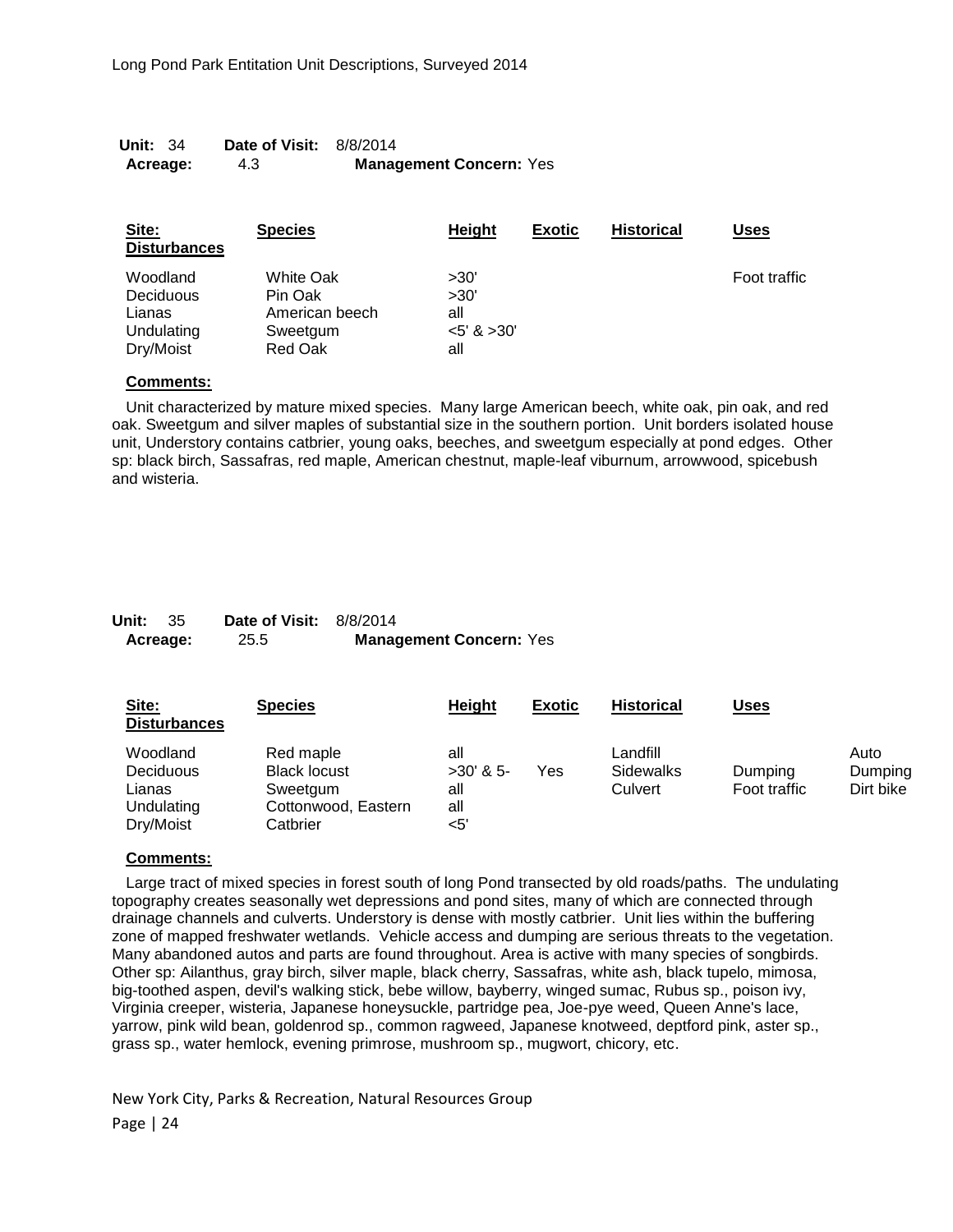| Unit:    | 36   | <b>Date of Visit: 8/8/2014</b> |
|----------|------|--------------------------------|
| Acreage: | 0.83 | <b>Management Concern:</b>     |

| Site:<br><b>Disturbances</b> | <b>Species</b>     | <b>Height</b>  | <b>Exotic</b> | <b>Historical</b> | Uses |
|------------------------------|--------------------|----------------|---------------|-------------------|------|
| <b>Closed Forest</b>         | Sweetgum           | $<$ 5' & 5-30' |               |                   |      |
| <b>Deciduous</b>             | Red maple          | $<$ 5' & 5-30' |               |                   |      |
| Phanerophytes                | <b>Black birch</b> | $5'$ & 5-30'   |               |                   |      |
| Level                        | Swamp white oak    | $5'$ & 5-30'   |               |                   |      |
| Wet                          |                    |                |               |                   |      |

This unit is an older Million Trees NYC reforestation site; the trees have grown into a healthy but dense forest.

| Unit:    |     | <b>Date of Visit: 8/8/2014</b> |
|----------|-----|--------------------------------|
| Acreage: | 3.9 | <b>Management Concern: Yes</b> |

| Site:<br><b>Disturbances</b>                        | <b>Species</b>                                                                              | Height                                 | <b>Exotic</b> | <b>Historical</b>                     | <b>Uses</b>                                   |                              |
|-----------------------------------------------------|---------------------------------------------------------------------------------------------|----------------------------------------|---------------|---------------------------------------|-----------------------------------------------|------------------------------|
| Scrub<br>Deciduous<br>Phanerophytes<br>Level<br>Dry | Oak spp.<br>Red maple<br><b>Black birch</b><br>American linden<br>Black tupelo<br>Hackberry | <5'<br><5'<br><5'<br><5'<br><5'<br><5' |               | <b>Ballfield</b><br>Landfill<br>Fence | <b>Bike tracks</b><br>Vehicle<br>Foot traffic | Soil<br>Vandalism<br>Dumping |

#### **Comments:**

This unit is an active contract site and the Fall 2013 Million Trees NYC reforestation site. It used to be an active bike and ATV area with a lot of ragweed and crabgrass. This area also has a deer population that is actively browsing all the newly planted trees. There is still some evidence of active ATV and dirt bike tracks in the area. Species listed are some of the common forest restoration planting species planted by NRG staff in fall 2013.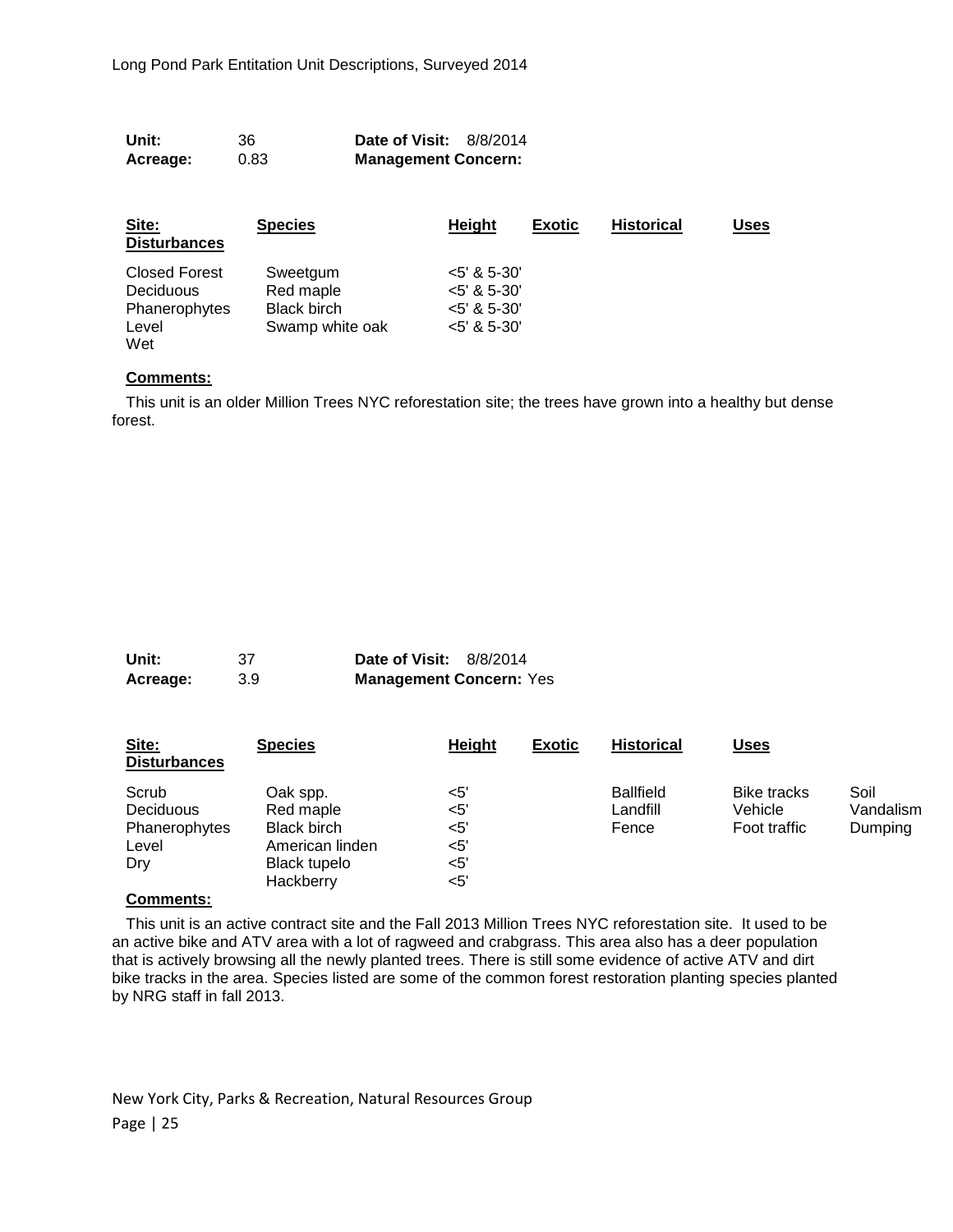| <b>Unit: 38</b> | <b>Date of Visit: 8/8/2014</b> |                                |
|-----------------|--------------------------------|--------------------------------|
| Acreage:        | 0.12                           | <b>Management Concern: Yes</b> |

| Site:<br><b>Disturbances</b>                                  | <b>Species</b> | Height         | <b>Exotic</b> | <b>Historical</b> | <b>Uses</b> |                             |
|---------------------------------------------------------------|----------------|----------------|---------------|-------------------|-------------|-----------------------------|
| <b>Herbaceous</b><br>Deciduous<br>Geophytes<br>Slope<br>Moist | Phragmites     | $<$ 5' & 5-30' |               | Landfill          |             | Dumping<br>Trash<br>Erosion |

Phragmites units with some young trees of silver maple, Eastern cottonwood and Sassafras. Older trees of black willow and Eastern cottonwood border Amboy Road. Some dumping and trash. Areas may become seasonally wet. Same as unit 39, two non-contiguous areas.

| Unit:    | 39   | <b>Date of Visit: 8/8/2014</b> |  |
|----------|------|--------------------------------|--|
| Acreage: | 0.31 | <b>Management Concern: Yes</b> |  |

| Site:<br><b>Disturbances</b>                           | <b>Species</b> | Height         | <b>Exotic</b> | <b>Historical</b> | <u>Uses</u> |                             |
|--------------------------------------------------------|----------------|----------------|---------------|-------------------|-------------|-----------------------------|
| Herbaceous<br>Deciduous<br>Geophytes<br>Slope<br>Moist | Phragmites     | $<$ 5' & 5-30' |               | Landfill          |             | Dumping<br>Trash<br>Erosion |

#### **Comments:**

Phragmites units with some young trees of silver maple, Eastern cottonwood and Sassafras. Older trees of black willow and Eastern cottonwood border Amboy Road. Some dumping and trash. Areas may become seasonally wet. Same as unit 39, two non-contiguous areas.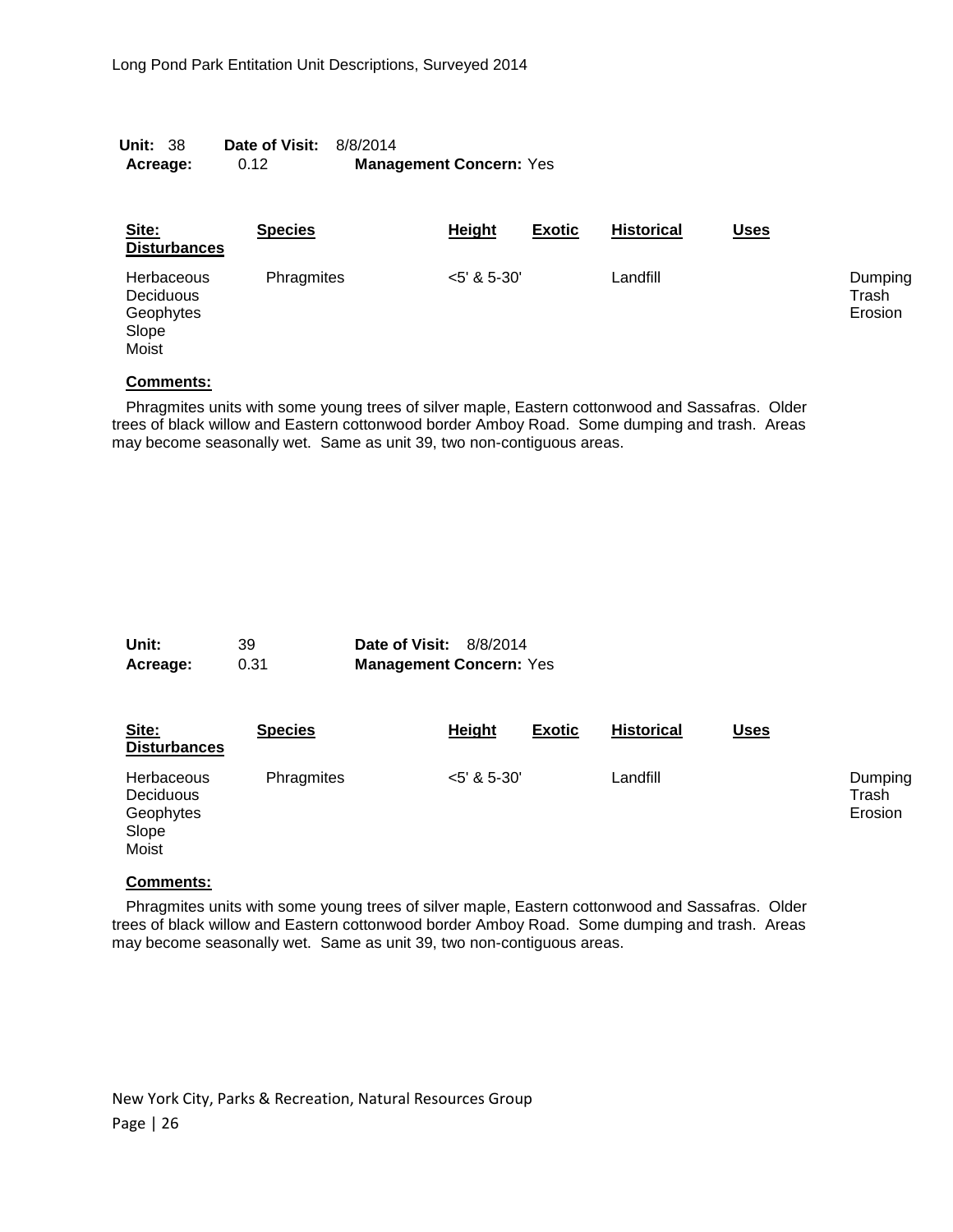**Unit:** 40 **Date of Visit:** 8/8/2014 **Acreage:** 2.8 **Management Concern:** No

| Site:<br><b>Disturbances</b>          | <b>Species</b> | Height | <b>Exotic</b> | <b>Historical</b> | <u>Uses</u> |       |
|---------------------------------------|----------------|--------|---------------|-------------------|-------------|-------|
| Aquatic (fresh)                       | Bladderwort    | $<$ 5' |               |                   |             | Trash |
| Hydrophytes<br>Level<br>Surface water |                |        |               |                   |             |       |

#### **Comments:**

This unit is the Long Pond. Vegetation on the edge of the pond include: catbrier, stiltgrass, autumn olive, buttonbush, swamp loosestrife swamp pink, bulrush, spikerush, cut-leaved water horehound, gray birch, black tupelo, and sweetgum. The area is a magnet for wading birds including egrets and herons as well as frogs, snakes, and turtles. Northern end is marred by autos and tires. Bird sp: little blue herons, great blue herons, great egrets, green herons. Frogs: green frogs, American bullfrog. Snakes: black rat snake. Turtles: painted turtle.

| Unit:    | 41  | <b>Date of Visit: 8/8/2014</b> |
|----------|-----|--------------------------------|
| Acreage: | 1.1 | <b>Management Concern: Yes</b> |

| Site:<br><b>Disturbances</b> | <b>Species</b>                      | Height              | <b>Exotic</b> | <b>Historical</b> | <u>Uses</u> |       |
|------------------------------|-------------------------------------|---------------------|---------------|-------------------|-------------|-------|
| Woodland<br>Deciduous        | Red maple<br>Sweetgum<br>Cottonwood | >30'<br>>30'<br>all |               |                   |             | Trash |
| Depression<br>Surface water  | Dogwood spp                         | <5'                 |               |                   |             |       |

#### **Comments:**

Standing water in steep sided depression bordered by paved road. On the eastern side of the swamp there are cottonwoods and rubus. Other spp.: Poison Ivy.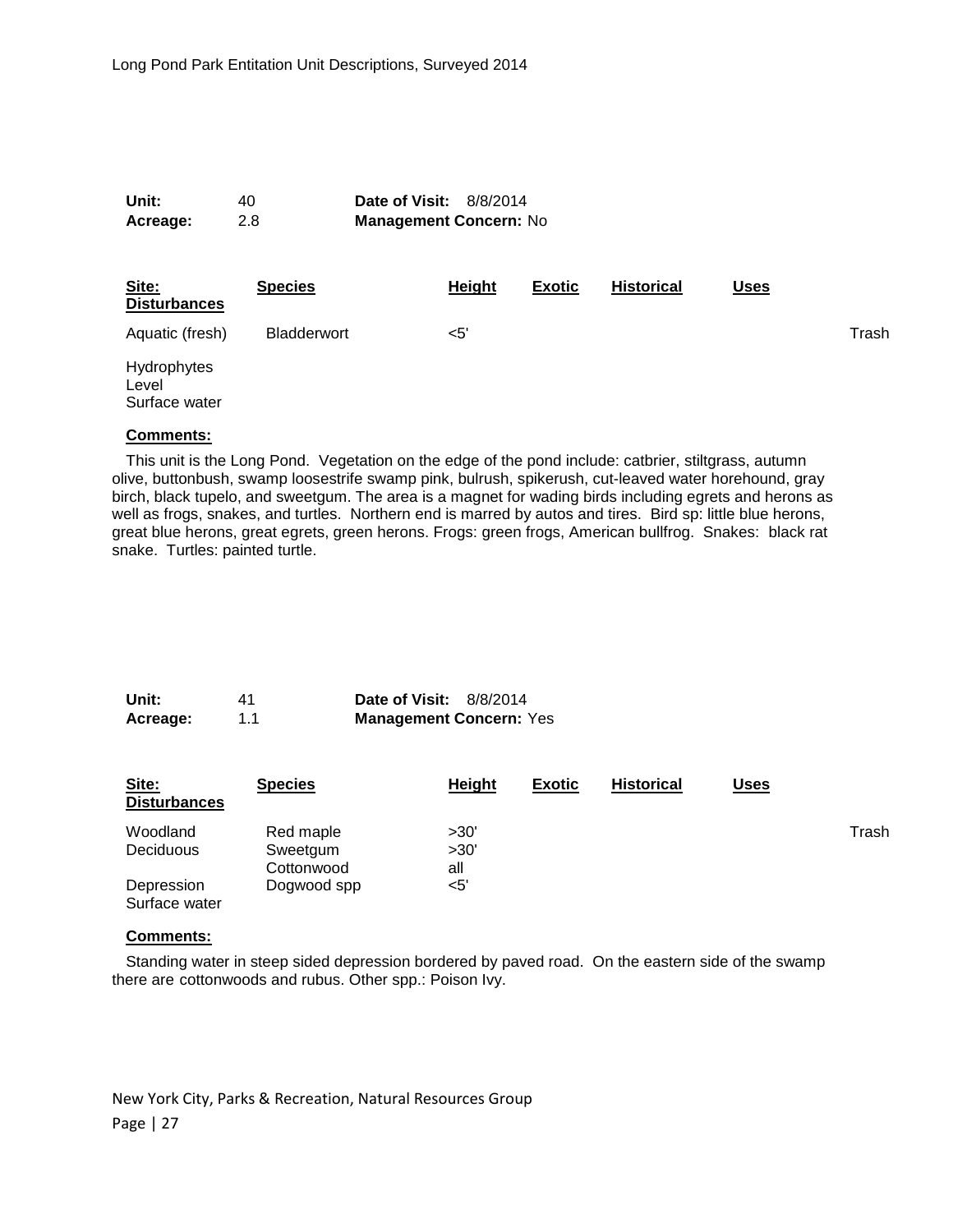| Unit: 42 | <b>Date of Visit: 8/8/2014</b> |                                |
|----------|--------------------------------|--------------------------------|
| Acreage: | 44.7                           | <b>Management Concern: Yes</b> |

| Site:<br><b>Disturbances</b>                                                  | <b>Species</b>                         | <b>Height</b>     | <b>Exotic</b> | <b>Historical</b> | <u>Uses</u>                           |                              |
|-------------------------------------------------------------------------------|----------------------------------------|-------------------|---------------|-------------------|---------------------------------------|------------------------------|
| <b>Closed Forest</b><br><b>Deciduous</b><br>Lianas<br>Undulating<br>Dry/Moist | White Oak<br>Red Oak<br>American beech | all<br>all<br>all |               | Road              | Foot traffic<br>Vehicle<br>Dirt bikes | Auto<br>Dumping<br>Vandalism |

Extensive woodland characterized by white oak, red oak, and American beech. The unit contains NYSDEC mapped freshwater wetlands and buffer zones including several ponds. Northern section has many mature beeches and oaks, some 3ft in diameter. Understory is fairly open with catbrier and mapleleaf viburnum area bordering fire scarred unit 43 have more oak and denser understory. Southern section has dumped auto and erosion from dirt bikes and ATVs. Represents some of the most outstanding forest in the city. Other sp: hickory sp., gray birch, American chestnut (in fruit), Sassafras, chestnut oak, black tupelo, red maple, swamp white oak, pin oak, lowbush blueberry, bayberry, wild lilyof-the-valley, Rhododendron sp., wild sarsaparilla, poison ivy, spicebush, arrowwood, Virginia creeper, wild bleeding heart, cinnamon fern, sensitive fern, black birch wafer ash and Indian pipe.

| <b>Unit: 43</b> | <b>Date of Visit: 8/8/2014</b> |                                |
|-----------------|--------------------------------|--------------------------------|
| Acreage:        | 45.5                           | <b>Management Concern: Yes</b> |

| Site:<br><b>Disturbances</b>                                      | <b>Species</b>                                          | Height                                    | <b>Exotic</b> | <b>Historical</b>        | <u>Uses</u>                               |                         |
|-------------------------------------------------------------------|---------------------------------------------------------|-------------------------------------------|---------------|--------------------------|-------------------------------------------|-------------------------|
| Woodland<br><b>Deciduous</b><br>Lianas<br>Undulating<br>Dry/Moist | Sassafras<br>Pin Oak<br>Cottonwood, Eastern<br>Catbrier | all<br>$>30'$ & 5-<br>all<br>$5'$ & 5-30' |               | Road<br><b>Sidewalks</b> | Vehicle<br>Foot traffic<br>Dirt bikes/ATV | Auto<br>Dumping<br>Fire |

#### **Comments:**

Large woodland scarred by old fires. Sassafras of varying ages dominate. Catbrier dominates understory. Most of the species diversity in this unit is near the paths. Some large pin oaks and American chestnuts. The northern section is marred by massive erosion by vehicles especially dirt bikes and ATVs. Shells of stripped and burned cars are found throughout the unit covered in catbrier and sassafras. Unit contains NYSDEC mapped freshwater wetlands and buffer zones. Other sp: sweetgum, black locust, bigtoothed aspen, red oak, white oak, black cherry, white ash, white mulberry, Ailanthus, royal Pawlonia, black tupelo, spicebush, witch hazel, bayberry, poison ivy, wisteria, Japanese knotweed, Virginia creeper, Japanese honeysuckle, Rubus sp., wild grape, pokeweed, mugwort, dogbane, boneset, Joe-pye weed, wild sarsaparilla, butter-and-eggs, common nightshade, prickly lettuce, Lactuca sp., sweet white clover, panicled tick-trefoil, Polygonum sp., etc... There is a lot of stilt grass on the edge of the paths close to Eugene St. entrance.